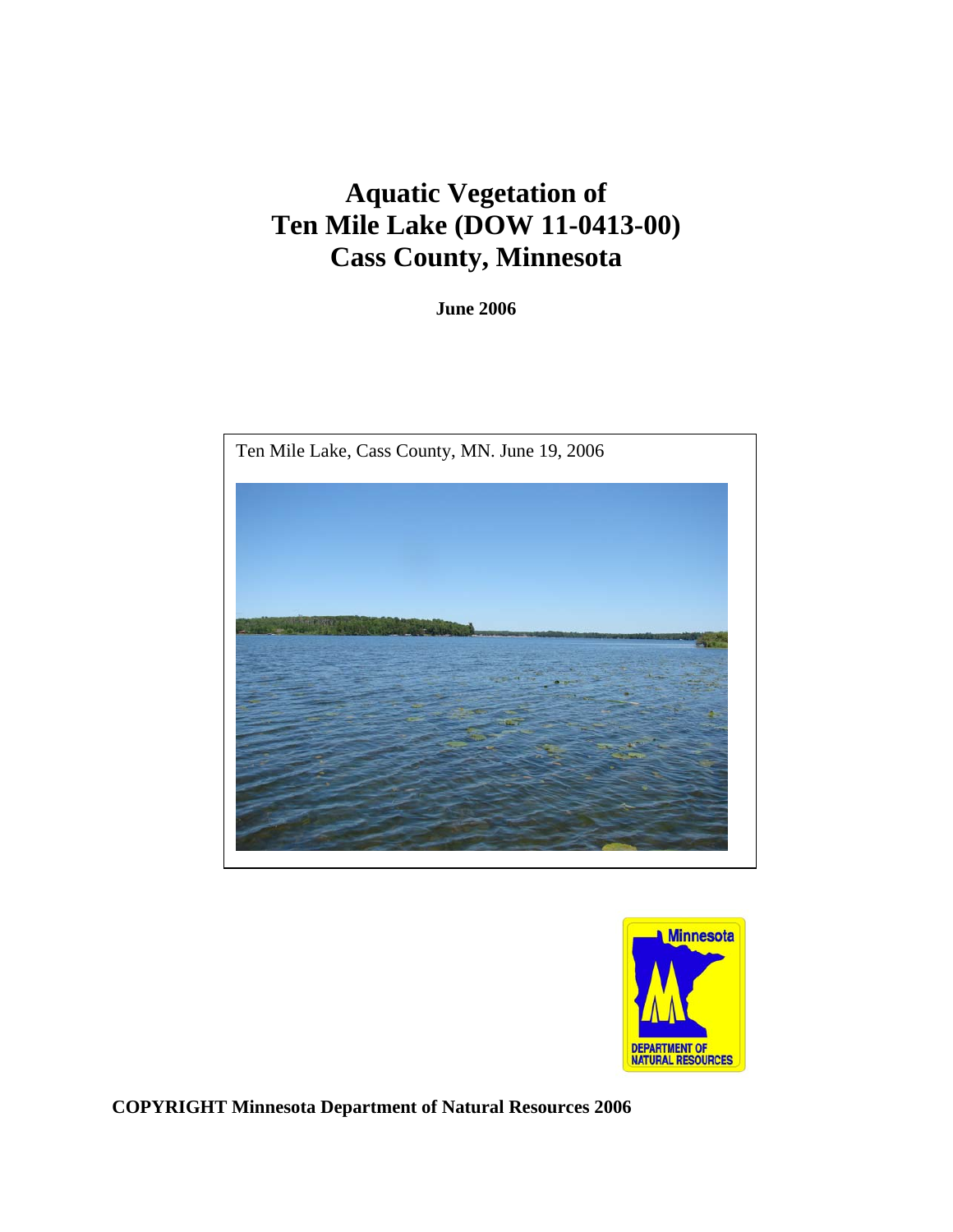**Report by: Donna Perleberg<br>Minnesota Department of Natural Resources**  Division of Ecological Services 1601 Minnesota Dr., Brainerd, MN 56401 Phone: 218.833.8727 Fax: 218.828.6043 Email: [donna.perleberg@dnr.state.mn.us](mailto:donna.perleberg@dnr.state.mn.us)

**Lake sampling:** Donna Perleberg, Josh Knopik, Lucas Wandrie and Stephanie Loso MnDNR Division of Ecological Services, Brainerd

**Emergent Plant Bed Mapping (2003):** Calub Shavlik, DNR Fisheries, Walker

**Report Review:** Calub Shavlik, DNR Fisheries, Walker

**Funding:** Collection of the 2006 data was made possible by support from the Heritage Enhancement Fund.

#### **A note to readers:**

Text that appears in **blue underline** is a hypertext link to a web page where additional information is provided. If you are connected to the Intranet, you can click on the blue underlined text to link to those web pages.

This report is also available online at: [http://www.dnr.state.mn.us/ecological\\_services/pubs\\_aquatics/veg\\_reports.html](http://www.dnr.state.mn.us/ecological_services/pubs_aquatics/veg_reports.html)

#### **This report should be cited as:**

Perleberg, D. 2007. Aquatic vegetation of Ten Mile Lake (DOW 11-0413-00), Cass County, Minnesota, June 2006. Minnesota Department of Natural Resources, Ecological Services Division, 1601 Minnesota Dr., Brainerd, MN 56401. 23 pp.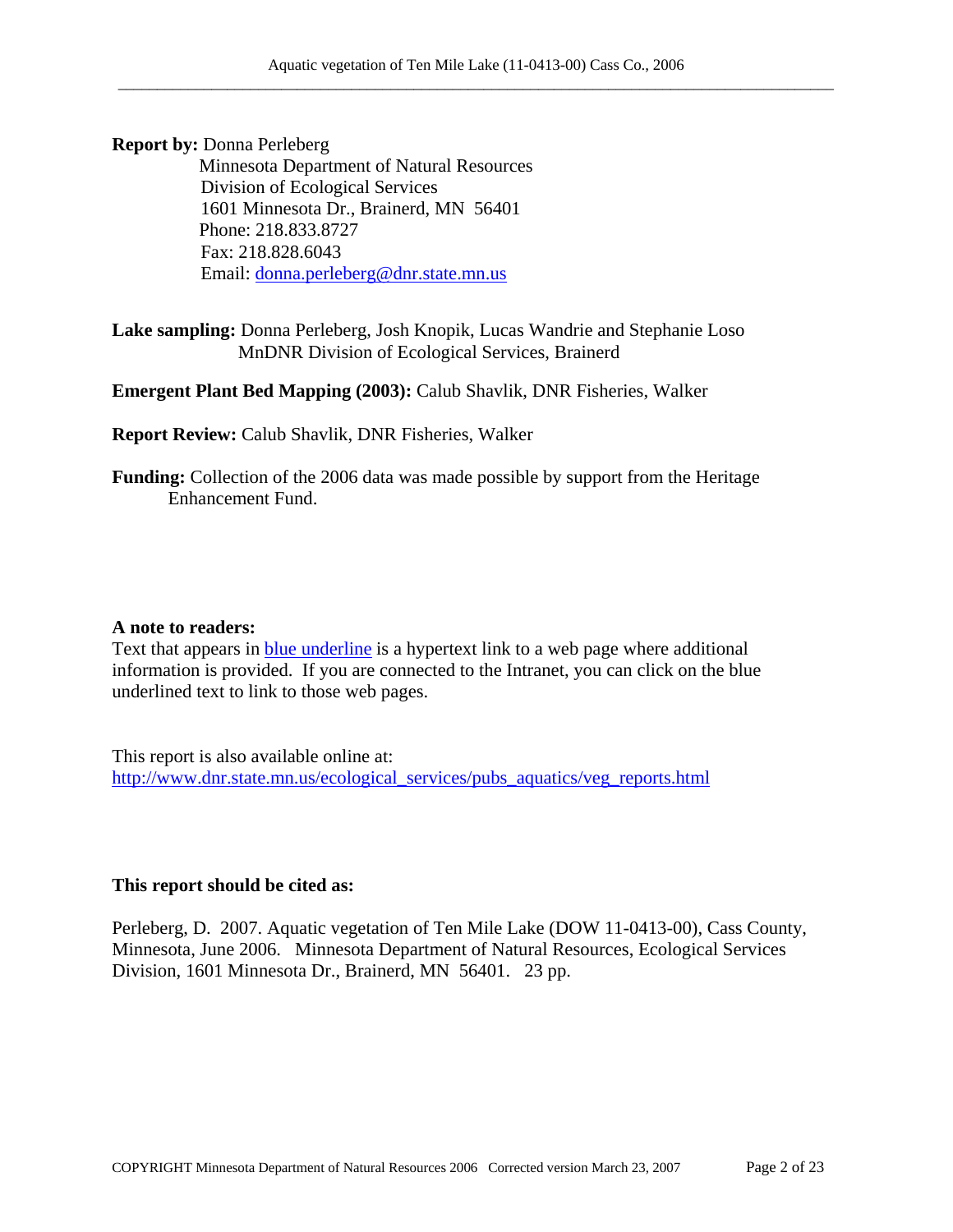### **Summary**

An aquatic vegetation survey of Ten Mile Lake (11-0413-00), Cass County, Minnesota, was conducted between June 12 and June 22, 2006. The results of this survey were combined with emergent plant bed maps that were delineated in 2003 by DNR Fisheries staff.

A total of 37 native aquatic plant taxa were recorded, making Ten Mile Lake among the richest lake plant communities in the state. Plants occurred around the entire perimeter of Ten Mile Lake but were more concentrated within the bays where 84 percent of the survey sites contained vegetation compared to 54 percent of the sites in the main basin. Approximately 90 acres of bulrush and 50 acres of waterlilies occurred within the bays and along protected shorelines. Submerged plants occurred to a depth of 29 feet and included rooted flowering plants and large algae.

Rooted plants were most common in depths less than six feet while large algae were common to a depth of 25 feet. Muskgrass (*Chara* sp.) is a large algae that can form low-growing beds along the lake bottom. It was the most common submersed plant in Ten Mile Lake and was found in 45 percent of the survey sites. The most common flowering submerged plants included flat-stem pondweed (*Potamogeton zosteriformis*), Canada waterweed (*Elodea canadensis*), bushy pondweed (*Najas flexilis*), northern watermilfoil (*Myriophyllum sibiricum*), Robbin's pondweed (*Potamogeton robbinsii*), white-stem pondweed (*Potamogeton praelongus*) and a narrow-leaf pondweed (*Potamogeton* sp.) and their lakewide frequency of occurrence ranged from four to seven percent.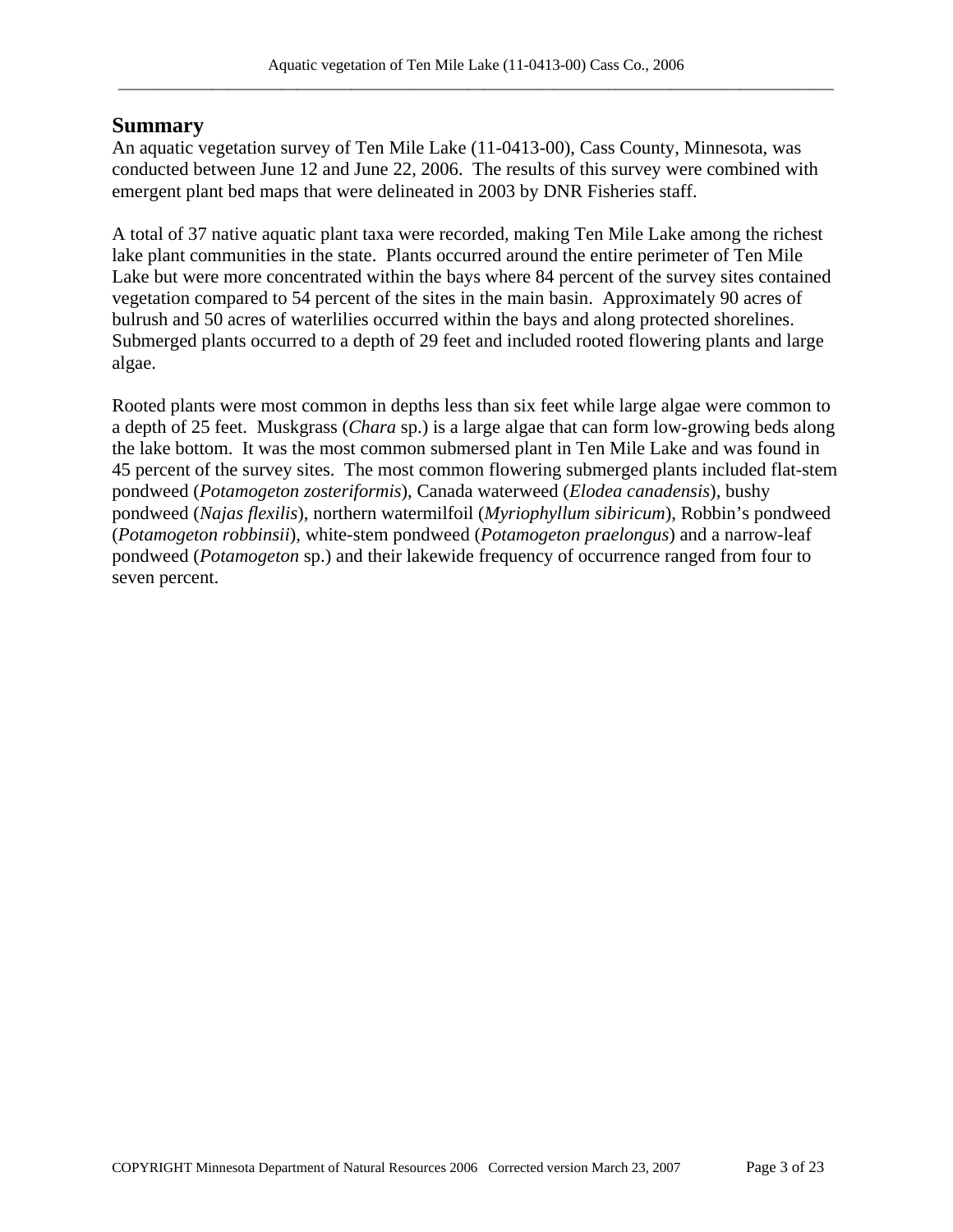### **Introduction**

Ten Mile Lake (DOW 11-0413-00) is located between the cities of Hackensack and Walker, in Cass County, north-central Minnesota (Fig. 1). The lake is named "Ten Mile" because it is located ten miles south of a historical trading post on Leech Lake.

Ten Mile Lake is the headwaters of the Boy River which flows south from Ten Mile and then east and north through a chain of 15 or 16 lakes before emptying into the east side of Leech Lake (Fig. 1).

Ten Mile Lake has a surface area of 4,669 acres making it one of the largest lakes in the state and the seventh largest in Cass County. It is also one of the deepest lakes in Minnesota, with a maximum depth of 208 feet and a mean depth of 53 feet (Hodgson and Heiskary 1991). About 30 percent of the lake is less than 15 feet in depth and shallow areas include the bays and nearshore sites (Fig. 2).

The shoreline of Ten Mile Lake is primarily forested but also heavily developed with residential homes.



There is a public boat launch on the southwest shore (Fig. 2).

A 1991 study described the water quality of the lake as excellent with a mean phosphorus concentration lower than other lakes in Minnesota's northern forest region (Hodgson and Heiskary 1991). Between 1974 and 2006, mean summer water clarity, as measured by Secchi disc readings, ranged from 13 feet to 21 feet, with a mean of 18 feet (MPCA 2007).

Previous vegetation surveys of Ten Mile Lake were conducted in 1948, 1958, 1971, 1983, 1997 and 2003 (MnDNR Fisheries Lake Files) and provide a general description of the aquatic plant communities. A total of 37 different plant taxa were recorded during these surveys including 19 submerged, five floating, five emergent and eight wetland plant taxa. Plants that were commonly found include muskgrass (*Chara* sp.), Canada waterweed (*Elodea canadensis*), northern watermilfoil (*Myriophyllum sibiricum*), a variety of pondweeds (*Potamogeton* spp.),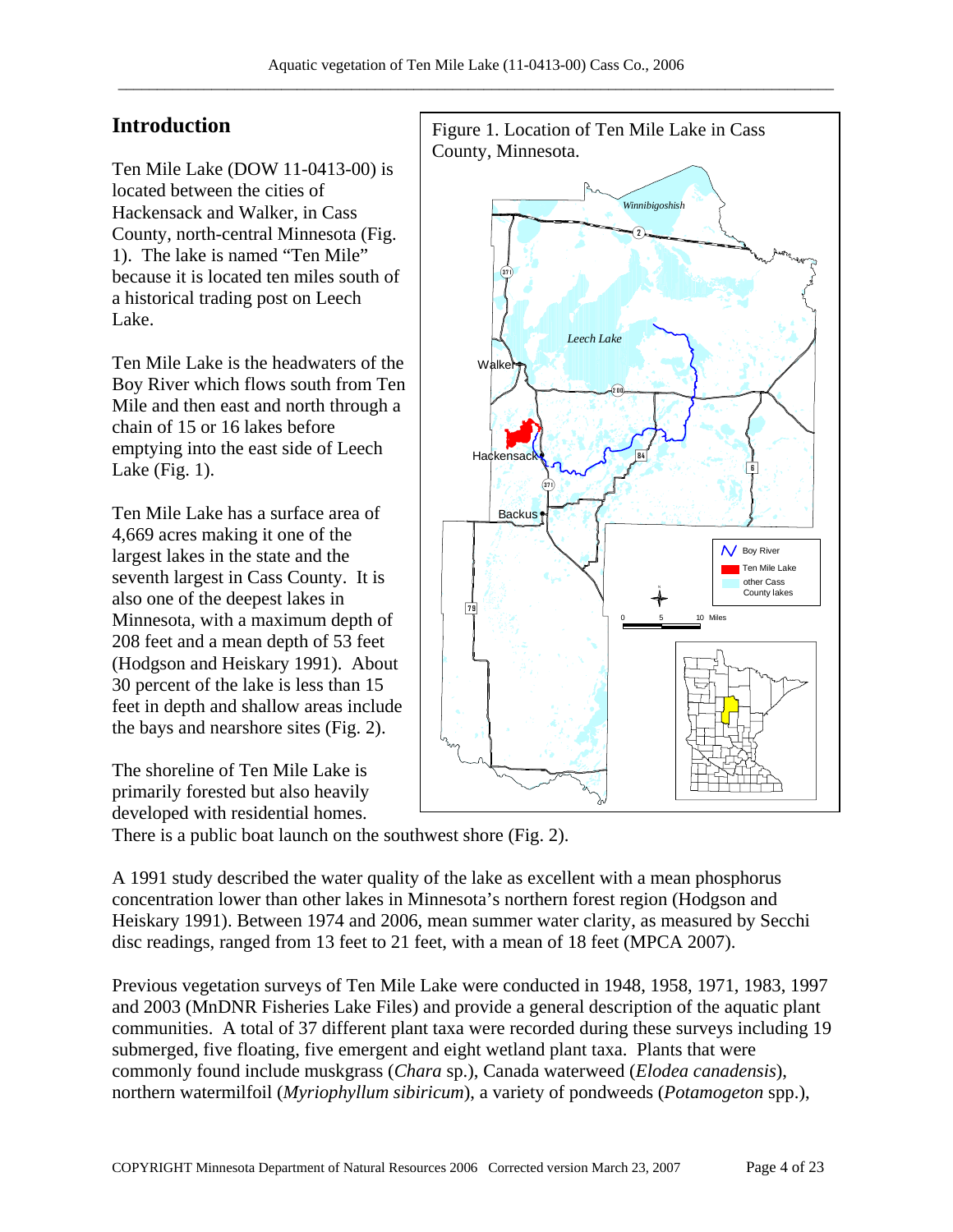

bushy pondweed (*Najas flexilis*), coontail (*Ceratophyllum demersum*), white waterlily (*Nymphaea odorata*), yellow waterlily (*Nuphar variegata*), and hardstem bulrush (*Scirpus acutus*). These historical surveys describe sparse aquatic plants in the main basin but abundant vegetation in all of the bays and wind-protected areas of the lake. Plant growth was recorded to a maximum depth of 27 feet in 2003.

### **Objectives**

The purpose of this vegetation survey was to provide a quantitative description of the 2006 plant population of Ten Mile Lake using a method that can be repeated in future years. Specific objectives included:

- 1) Describe the shoal sediments of the lake
- 2) Estimate the maximum depth of rooted vegetation
- 3) Estimate the percent of the lake occupied by rooted vegetation
- 4) Record the aquatic plant species that occur in the lake
- 5) Estimate the abundance of common species
- 6) Develop distribution maps for the common species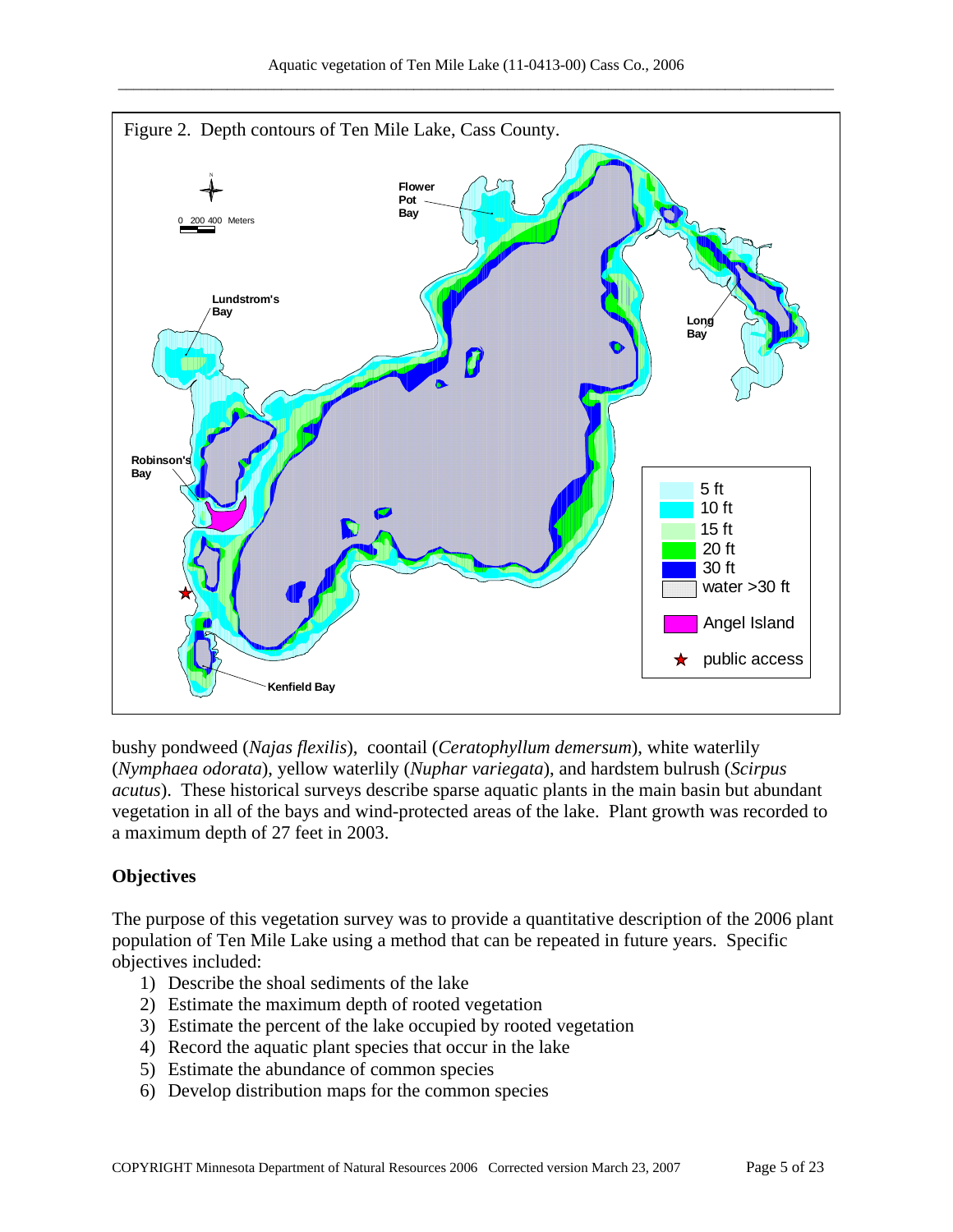# **Methods**

### **Floating-leaf and emergent vegetation**

Shallow protected areas of Ten Mile Lake contain extensive beds of floating-leaf and emergent vegetation. To avoid damage to these plant beds, surveyors did not motor into these sites. To estimate the extent of the floating-leaf plant beds, surveyors used aerial photography to delineate the plant bed boundaries. Emergent plants, such as bulrush, can be difficult to locate on aerial photographs. DNR Fisheries staff mapped major beds of emergent vegetation in 2003 by boating around the edge of each emergent plant bed and recorded the boundary using a Global Positioning System (GPS) receiver.

### **Submerged vegetation survey**

A vegetation survey of Ten Mile Lake was conducted on June 12, 13, 14, 19, 20 and 22, 2006. A Point-intercept survey method was used and followed the methods described by Madsen (1999). Survey waypoints were created using a Geographic Information System (GIS) computer program and downloaded into a GPS receiver. Survey points were spaced 75 meters apart, resulting in

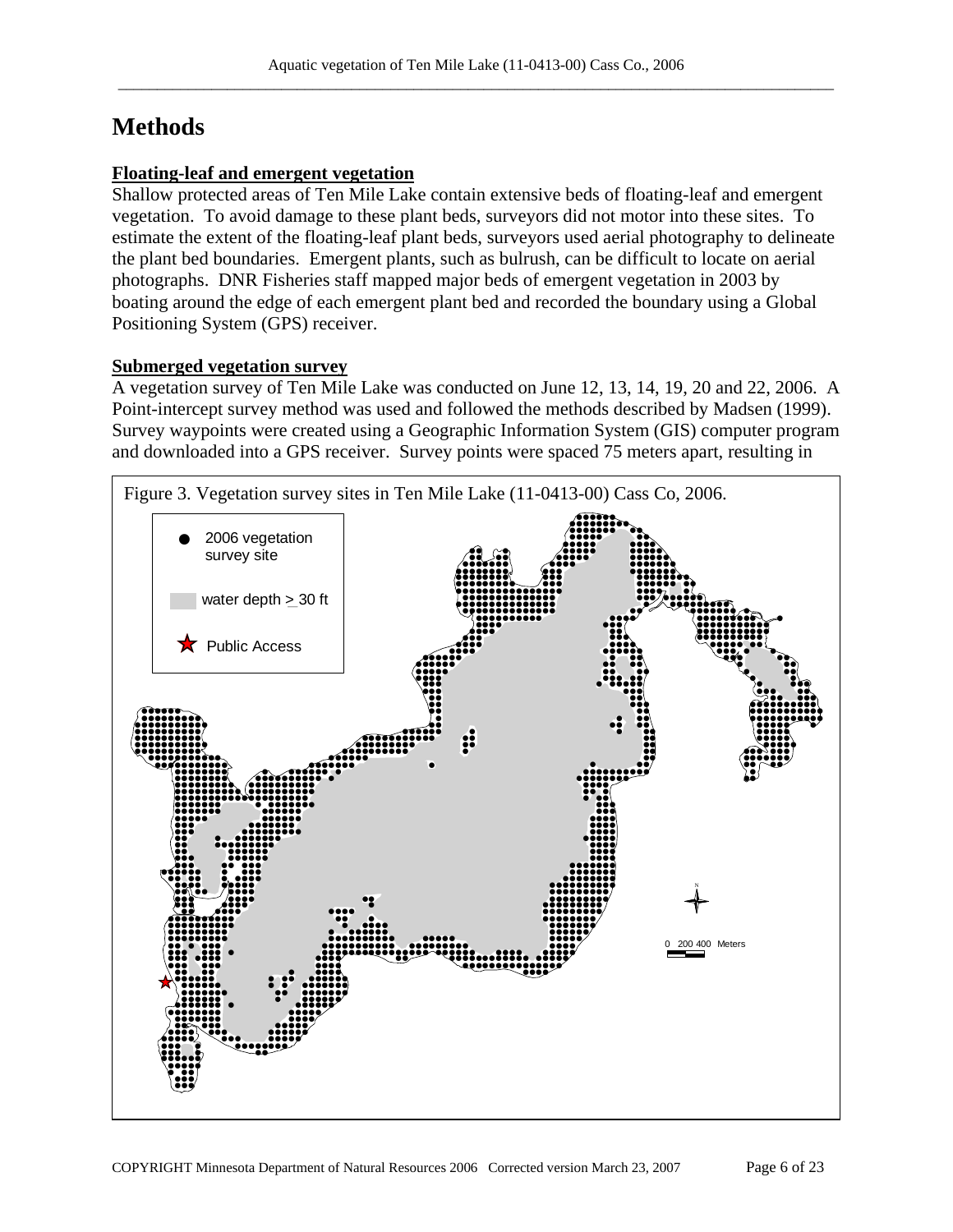about one survey point per 1.5 acres. Two field crews, each consisting of one boat and two surveyors, conducted the survey. In the field, surveyors sampled all survey points between shore and 30 feet for a total of 1465 sample sites (Fig. 3). About 70 percent of the sample sites occurred in the main basin and 30 percent were within the bays.

The GPS unit was used to navigate the boat to each sample point. One side of the boat was designated as the sampling area. At each site, water depth was recorded in one foot increments using a measured stick in water depths less than eight feet and an electronic depth finder in water depths greater than eight feet. The surveyors recorded all plant species found within a one meter squared sample site at the pre-designated side of the boat. A double-headed, weighted garden rake, attached to a rope was used to survey vegetation not visible from the surface (Fig. 4). At each sample site where water depths was six feet and less, surveyors described the bottom substrate using standard substrate classes (Table 1).

Plant identification and nomenclature followed Crow and Hellquist (2000). Voucher specimens were collected for most plant species and are stored at the MnDNR in Brainerd. Data were entered into a Microsoft Access database and frequency of occurrence was calculated for each species as the number of sites

in which a species occurred divided by the total number of sample sites.

Frequency was calculated for the entire area from shore to 30 feet and sampling points were also grouped by water depth and separated into six depth zones for analysis (Table 2).

In July and August, surveyors re-visited shorelines of Ten Mile Lake to search for additional plant taxa that may have been overlooked during the Point-Intercept survey. Any additional

| Example:                                                                                          |      |
|---------------------------------------------------------------------------------------------------|------|
| In Ten Mile Lake there were 1465 samples<br>sites in the zone from shore to the 30 feet<br>depth. | feet |
| Muskgrass ( <i>Chara sp.</i> ) occurred in 664 of<br>those sites.                                 |      |
| Frequency of muskgrass in the shore to 30 feet                                                    |      |

depth zone =  $664/1465$  (\*100) = 45 %



sample points

Figure 4. Sampling rake.

| Table 1. Substrate classes |  |
|----------------------------|--|
| muck                       |  |
| marl                       |  |
| silt                       |  |
| sand                       |  |
| gravel                     |  |
| rubble (3-10")             |  |
| bolder $(>10")$            |  |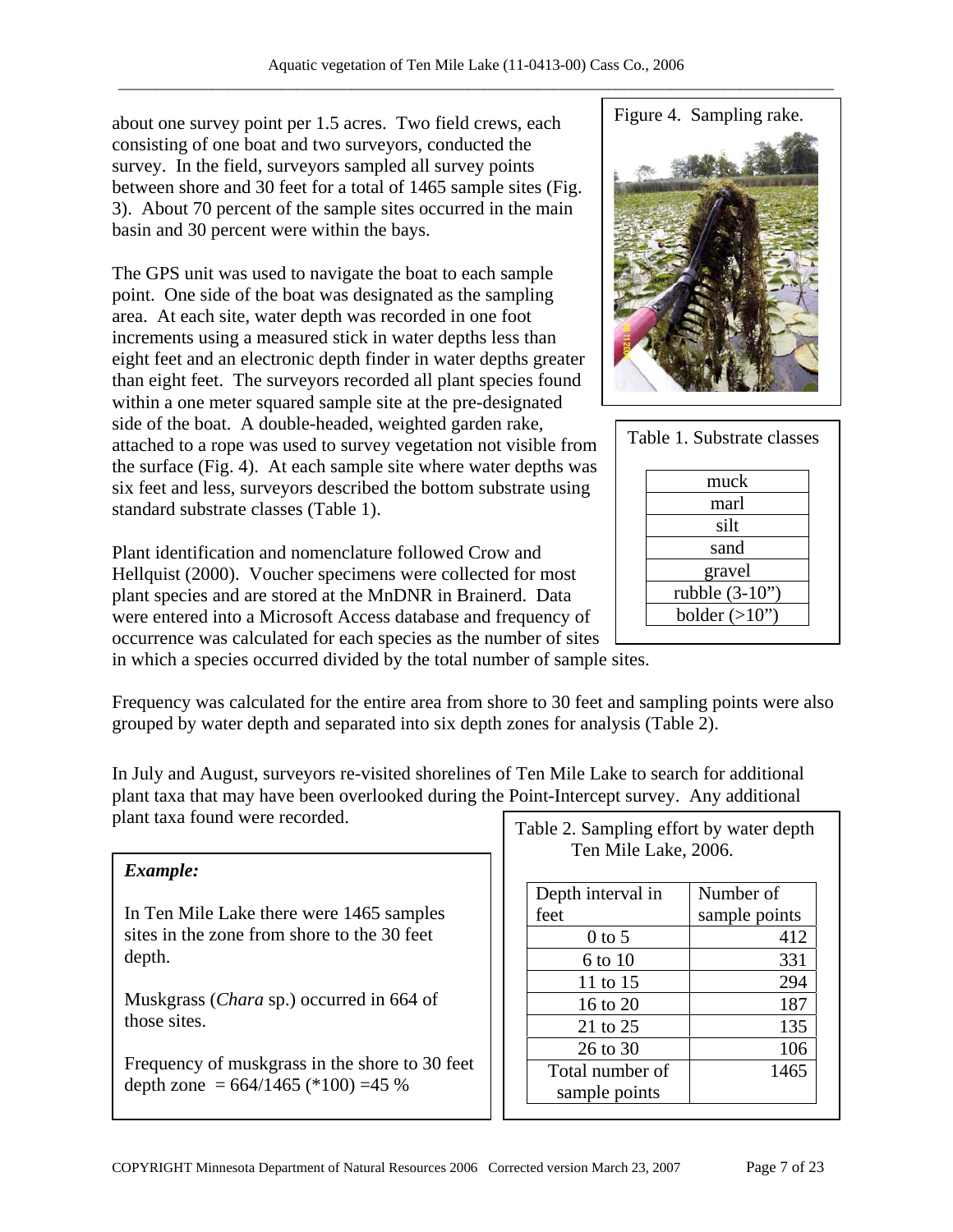# **Results**

### **Shoal sediments**

Sediment type in shallow water sites (0 to 6 feet of water) of the main basin include sand, gravel, rubble and bolder (Fig. 5). A sand-gravel reef occurs on the south side of Angel Island and extends north from the island. Bolders occur across the entrances to Flower Pot Bay and Kenfield Bay and are also found along Forseman Point and the shoreline north of Park Point. Sediments within the bays were mostly muck, silt and marl (Fig. 5) and natural sand beaches occur along shores of the main basin (Fig. 6).



## **Number and types of plants recorded**

A total of 37 native aquatic plant taxa were recorded in Ten Mile Lake including five emergent, five floating-leaved, one free-floating and 26 submerged plants (Table 2). Submerged plants included two types of large algae, an aquatic moss, an aquatic fern, and numerous flowering plants.

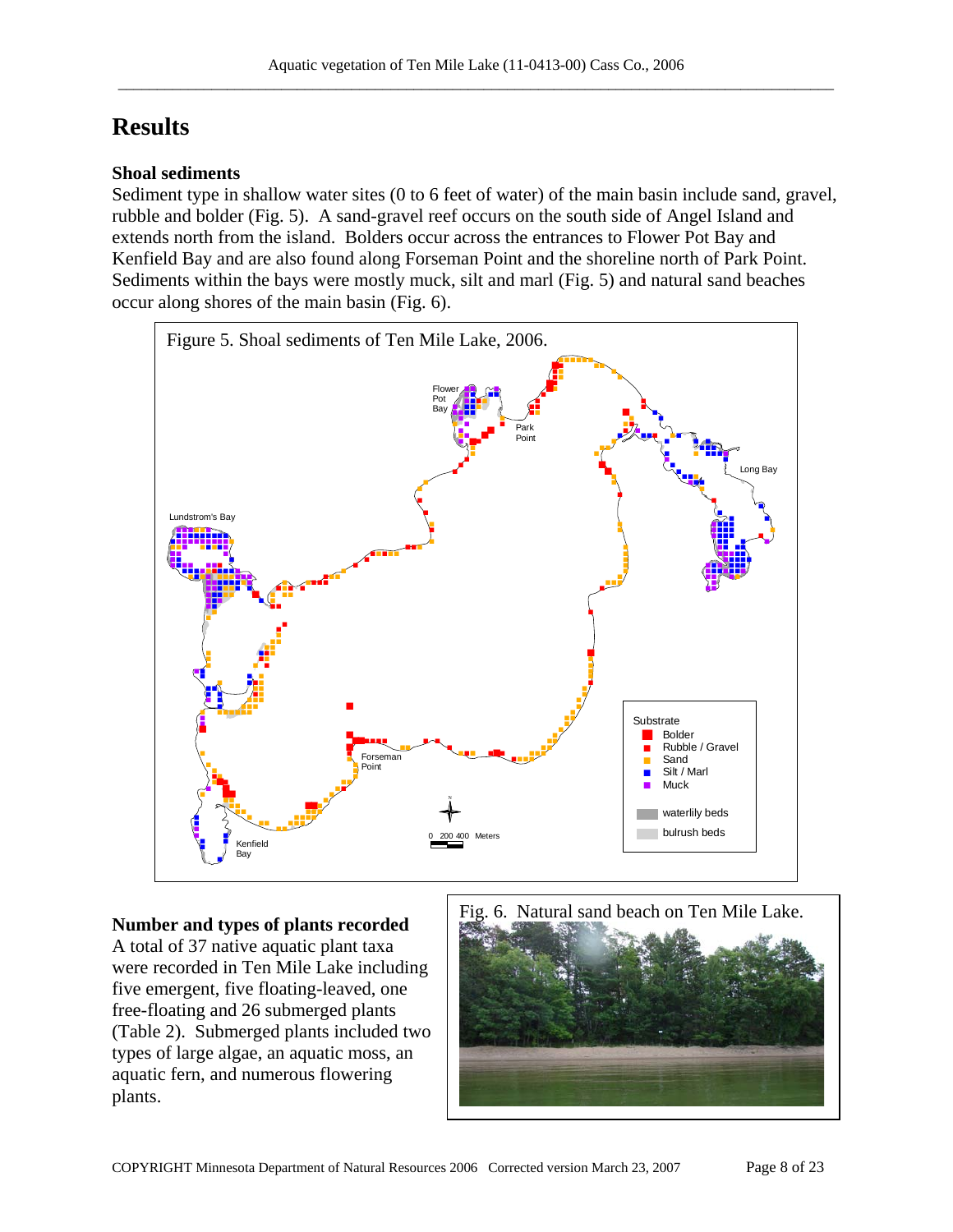|                 |                  |                                              |                                                                                |                                   | Table 2. Frequency of aquatic plants in Ten Mile Lake Point-intercept survey, June 2006.<br>* Frequency is the percent of sample sites in which a plant taxa occurred. |                  |                  |                         |
|-----------------|------------------|----------------------------------------------|--------------------------------------------------------------------------------|-----------------------------------|------------------------------------------------------------------------------------------------------------------------------------------------------------------------|------------------|------------------|-------------------------|
|                 |                  |                                              |                                                                                | <b>Frequency of</b><br>occurrence |                                                                                                                                                                        |                  |                  |                         |
|                 | <b>Life Form</b> |                                              | Main basin<br>Lakewide<br>Bays<br><b>Scientific name</b><br><b>Common name</b> |                                   |                                                                                                                                                                        |                  |                  |                         |
|                 |                  |                                              | Algae                                                                          | <b>Muskgrass</b>                  | Chara sp.                                                                                                                                                              | 67               | 37               | 45                      |
|                 |                  | flowerin<br>$\boldsymbol{\mathsf{g}}$ plants |                                                                                | Stonewort                         | Nitella                                                                                                                                                                | $\overline{2}$   | 14               | 11                      |
|                 | $Non-$           |                                              | Watermoss                                                                      |                                   | Not identified to genus                                                                                                                                                | $\overline{2}$   | <1               | 1                       |
|                 |                  |                                              | Quillwort                                                                      |                                   | Isoetes sp.                                                                                                                                                            | $\boldsymbol{0}$ | <1               | <1                      |
|                 |                  |                                              |                                                                                | Canada waterweed                  | Elodea canadensis                                                                                                                                                      | 15               | 3                | $\overline{7}$          |
|                 |                  |                                              |                                                                                | Northern watermilfoil             | Myriophyllum sibiricum                                                                                                                                                 | 12               | 3                | 6                       |
|                 |                  |                                              |                                                                                | Flat-stem pondweed                | Potamogeton zosteriformis                                                                                                                                              | 15               | $\overline{3}$   | $\boldsymbol{6}$        |
|                 |                  |                                              |                                                                                | <b>Robbins Pondweed</b>           | Potamogeton robbinsii                                                                                                                                                  | 10               | $\mathbf{1}$     | $\overline{\mathbf{4}}$ |
|                 |                  |                                              |                                                                                | White-stem pondweed               | Potamogeton praelongus                                                                                                                                                 | 9                | $\overline{2}$   | $\overline{4}$          |
|                 |                  |                                              |                                                                                | Narrow-leaf pondweed              | Potamogeton sp.                                                                                                                                                        | 9                | $\overline{2}$   | $\overline{4}$          |
|                 |                  | <b>Flowering plants</b><br>Perennial         |                                                                                | Large-leaf pondweed               | Potamogeton amplifolius                                                                                                                                                | $\overline{4}$   | <1               | 1                       |
|                 |                  |                                              |                                                                                | Illinois pondweed                 | Potamogeton illinoensis                                                                                                                                                | $\overline{4}$   | 1                | $\mathbf{1}$            |
|                 |                  |                                              |                                                                                | Clasping-leaf pondweed            | Potamogeton richardsonii                                                                                                                                               | $\overline{c}$   | $\mathbf{0}$     | $\leq$ 1                |
|                 |                  |                                              | Pondweeds                                                                      | Variable pondweed                 | Potamogeton gramineus                                                                                                                                                  | $\mathbf{1}$     | <1               | $\overline{2}$          |
| Submerged       |                  |                                              |                                                                                | Fries pondweed                    | Potamogeton freisii                                                                                                                                                    | 1                | $<$ 1            | $\leq$ 1                |
|                 |                  |                                              |                                                                                | Sago pondweed                     | Stuckenia pectinata                                                                                                                                                    | 1                | <1               | <1                      |
|                 |                  |                                              |                                                                                | Coontail                          | Ceratophyllum demersum                                                                                                                                                 | 6                | $\overline{2}$   | 3                       |
|                 |                  |                                              |                                                                                | Water marigold                    | Megaladonta beckii                                                                                                                                                     | 1                | $<$ 1            | <1                      |
|                 |                  |                                              |                                                                                | White Water Buttercup             | Ranunculus spp.                                                                                                                                                        | 1                | $\mathbf{0}$     | <1                      |
|                 |                  |                                              |                                                                                | Greater Bladderwort               | Utricularia vulgaris                                                                                                                                                   | $\overline{c}$   | $\boldsymbol{0}$ | $\leq$ 1                |
|                 |                  |                                              |                                                                                | Flat-leaved bladderwort           | Utricularia intermedia                                                                                                                                                 | $\mathbf{1}$     | $\boldsymbol{0}$ | $\leq$ 1                |
|                 |                  |                                              |                                                                                | Bladderwort                       | Utricularia sp.                                                                                                                                                        | $<$ 1            | $\boldsymbol{0}$ | <1                      |
|                 |                  |                                              |                                                                                | Wild Celery                       | Vallisneria americana                                                                                                                                                  | $<$ 1            | $\leq$ 1         | $\leq$ 1                |
|                 |                  |                                              |                                                                                | Water stargrass                   | Heteranthera dubia                                                                                                                                                     | $\mathbf{1}$     | $\leq$ 1         | $\leq$ 1                |
|                 |                  |                                              |                                                                                | Water bulrush                     | Scirpus subterminalis                                                                                                                                                  | 1                | $\boldsymbol{0}$ | <1                      |
|                 |                  | Annual                                       |                                                                                | <b>Bushy pondweed</b>             | Najas flexilis                                                                                                                                                         | 14               | $<$ 1            | $\overline{4}$          |
|                 |                  | <b>Free-floating</b>                         |                                                                                | <b>Greater Duckweed</b>           | Spirodela polyrhiza                                                                                                                                                    | $<$ 1            | $\boldsymbol{0}$ | $\leq$ 1                |
|                 |                  |                                              |                                                                                | Floating-leaf pondweed            | Potamogeton natans                                                                                                                                                     | 10               | $\mathbf{0}$     | $\mathfrak{Z}$          |
|                 |                  |                                              |                                                                                | White water lily                  | Nymphaea odorata                                                                                                                                                       | $\overline{7}$   | $\boldsymbol{0}$ | $\overline{2}$          |
|                 |                  | <b>Floating</b>                              |                                                                                | Yellow water lily                 | Nuphar variegata                                                                                                                                                       | 6                | $\overline{0}$   | $\overline{2}$          |
|                 |                  |                                              |                                                                                | Watershield                       | Brasenia schreberi                                                                                                                                                     | $\overline{2}$   | $\overline{0}$   | $\mathbf{1}$            |
|                 |                  |                                              |                                                                                | Floating-leaf burreed             | Sparganium fluctuans                                                                                                                                                   | $<$ 1            | $\leq$ 1         | $\leq$ 1                |
|                 |                  |                                              |                                                                                | Bulrush                           | Scirpus sp.                                                                                                                                                            | 7                | 1                | 3                       |
|                 |                  |                                              |                                                                                | Wild rice                         | Zizania palustris                                                                                                                                                      | 3                | $\mathbf{0}$     | 1                       |
| <b>Emergent</b> |                  |                                              |                                                                                | Spikerush                         | Eleocharis sp.                                                                                                                                                         | $\leq$ 1         | $\boldsymbol{0}$ | $\leq$ 1                |
|                 |                  |                                              | Arrowhead                                                                      | Sagittaria sp.                    | $<$ 1                                                                                                                                                                  | $\boldsymbol{0}$ | $\leq$ 1         |                         |
|                 |                  |                                              | <b>Burreed</b>                                                                 | Sparganium sp.                    | $<$ 1                                                                                                                                                                  | $\boldsymbol{0}$ | $\leq$ 1         |                         |
|                 |                  |                                              |                                                                                |                                   | Percent of sites with vegetation                                                                                                                                       | 84               | 54               | 63                      |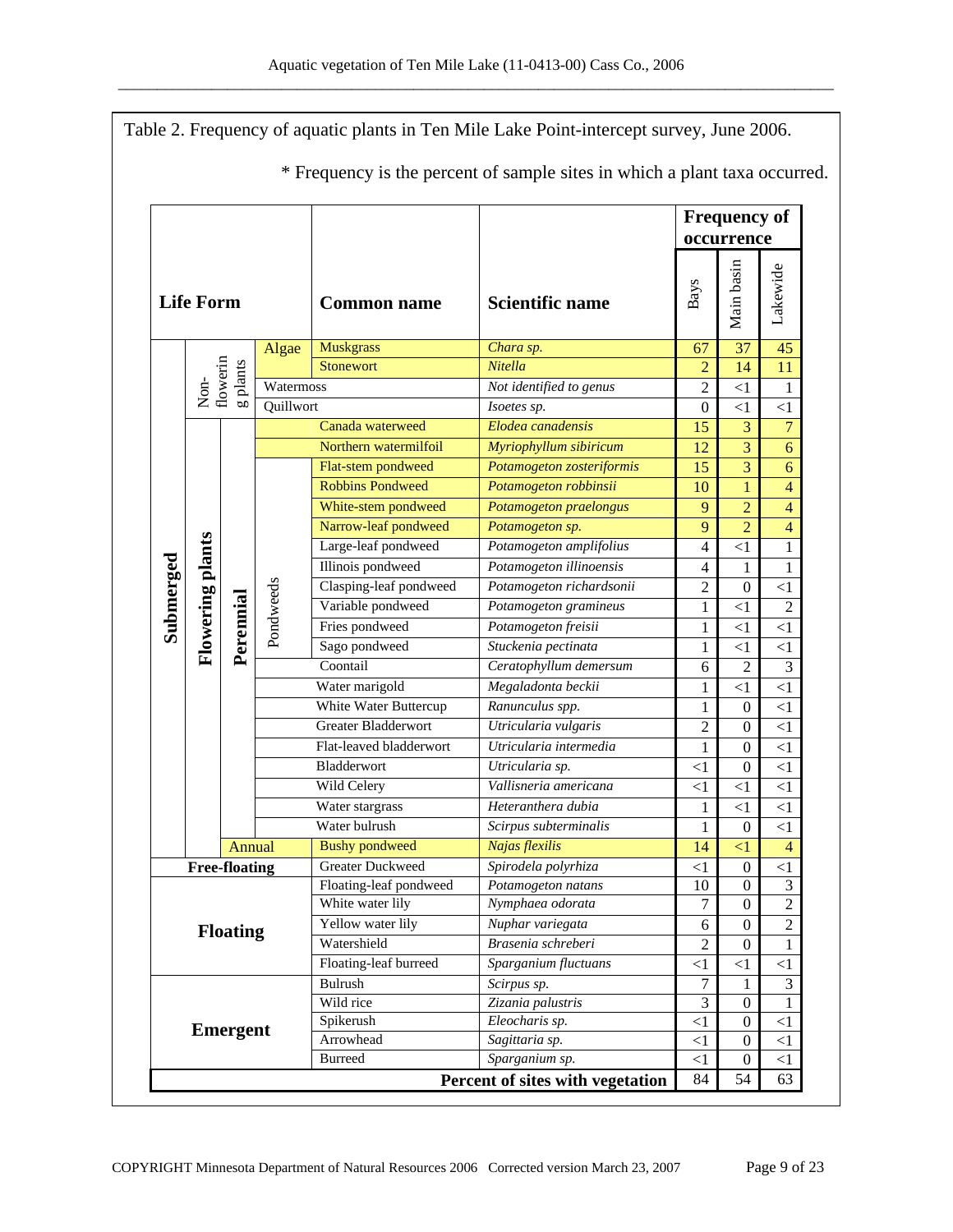### **Distribution of plants by water depth**

Plants were found to a maximum depth of 29 feet in Ten Mile Lake and 63 percent of all sample sites contained vegetation. Plant occurrence was greatest in depths of 11 to 20 feet, where vegetation was found in 75 percent of the sample sites (Fig. 7). Rooted plants occurred at all depths to 29 feet but were most common in depths less than six feet where they were found in 48 percent of the sample sites. Large algae were also present at all depths to 29 feet and were more frequent than rooted plants. In water depths from shore to 25 feet, large algae occurred in nearly half of all sample sites.



The highest number of plant taxa was found in shallow water, from shore to a depth of five feet (Fig. 8). Emergent plants were restricted to water depths of seven feet and less and floatingleaved plants were most common to a depth of five feet . Free-floating duckweeds were only found in protected bays and occurred in depths less than six feet. Submerged rooted plants were found to a maximum depth of 29 feet but only three taxa occurred in depths greater than 20 feet. Non-rooted submerged plants (primarily large algae) were found at all depths to 29 feet.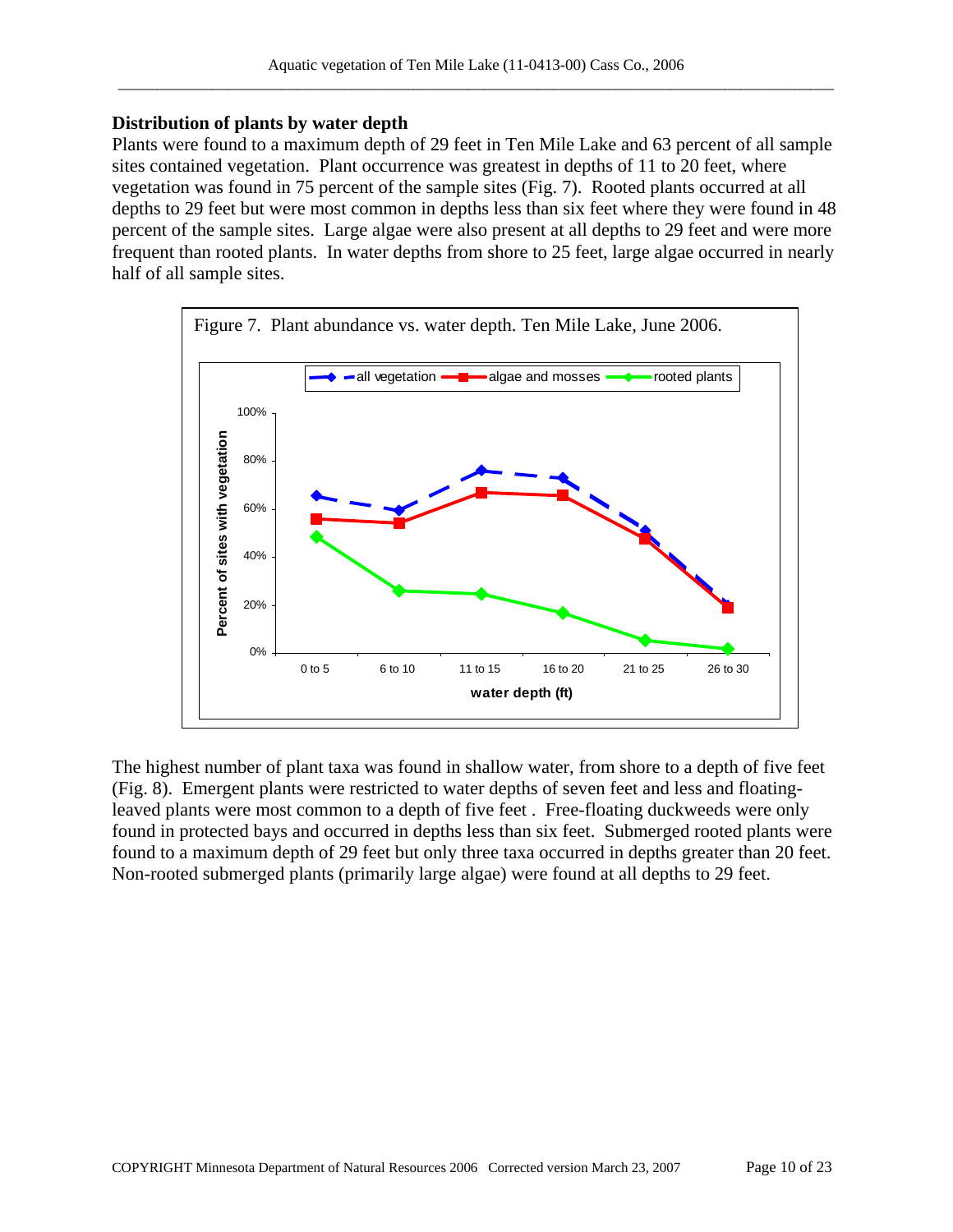

### **Distribution of plants in main basin versus bays**

Plants occurred around the entire perimeter of Ten Mile Lake but were concentrated within the bays (Fig. 9). Of the 37 plant taxa found, 36 occurred in the bays and only 22 were found in the main basin (Table 3). Within the main basin, plants were found in 54 percent of the sample sites but most of these sites contained only non-rooted plants (large algae or watermoss) and rooted plants occurred in only 11 percent of the sites. Areas of the main basin that did contain rooted plants were relatively protected shorelines such as the shore north of the public access, the shore north of Batcheller Point, and the shore south of Foresman Point (Fig. 9). Emergent plant beds within the main basin were not common but included bulrush beds at the entrance to Kenfield Bay and along the south side of Angel Island.

Aquatic plants were abundant within all bays and 84 percent of sample sites in the bays were vegetated. Extensive bulrush and waterlily beds were present in Lundstrom's Bay and Flower Pot Bay and a diverse mix of submerged plants occurred in all bays (Fig. 10).

The number of different plant taxa found at each survey site ranged from zero to 10. In the main basin, the mean number of plant taxa per site was less than one. The bays contained the greatest number of taxa and several areas contained between six and ten species per square meter (Fig. 10).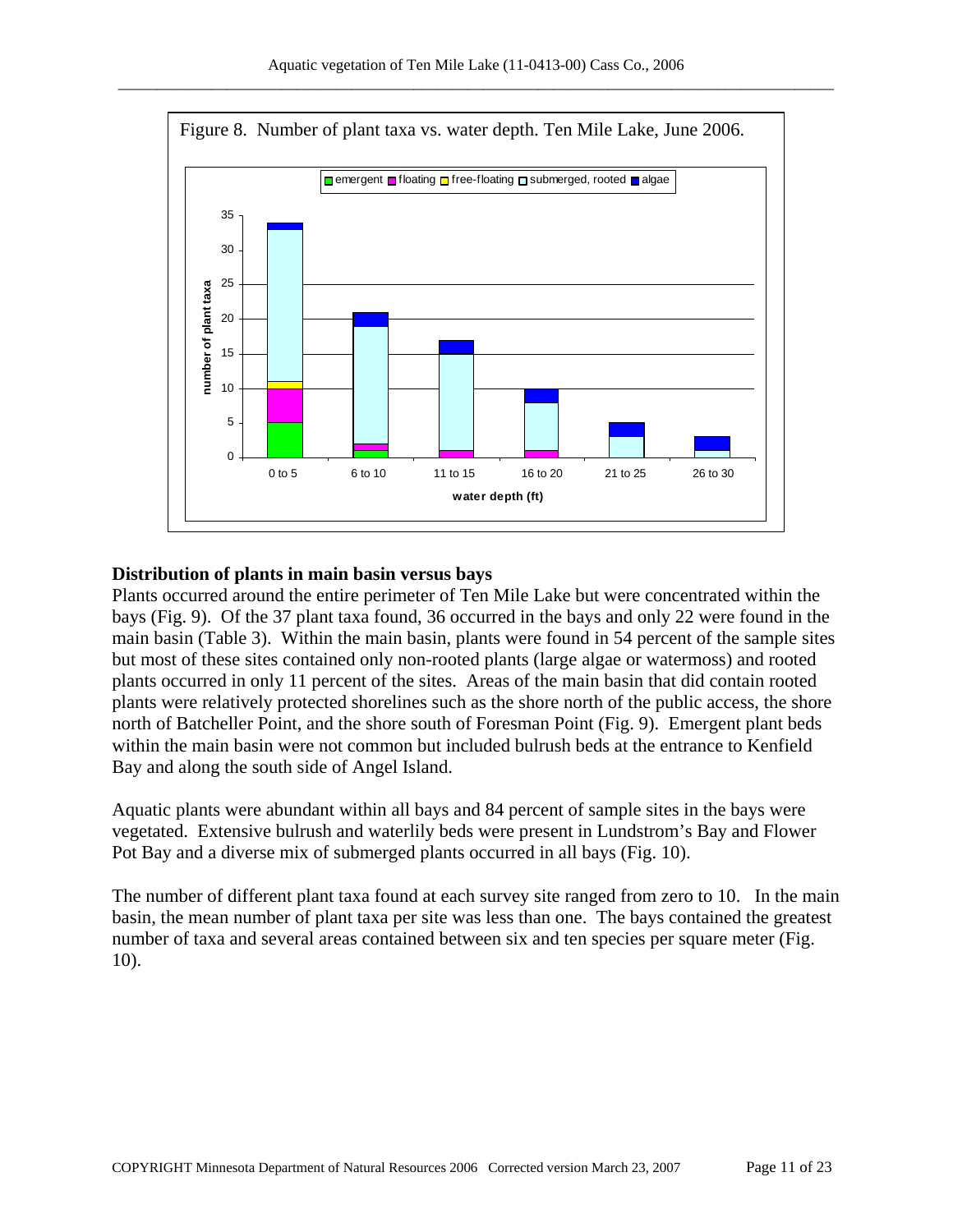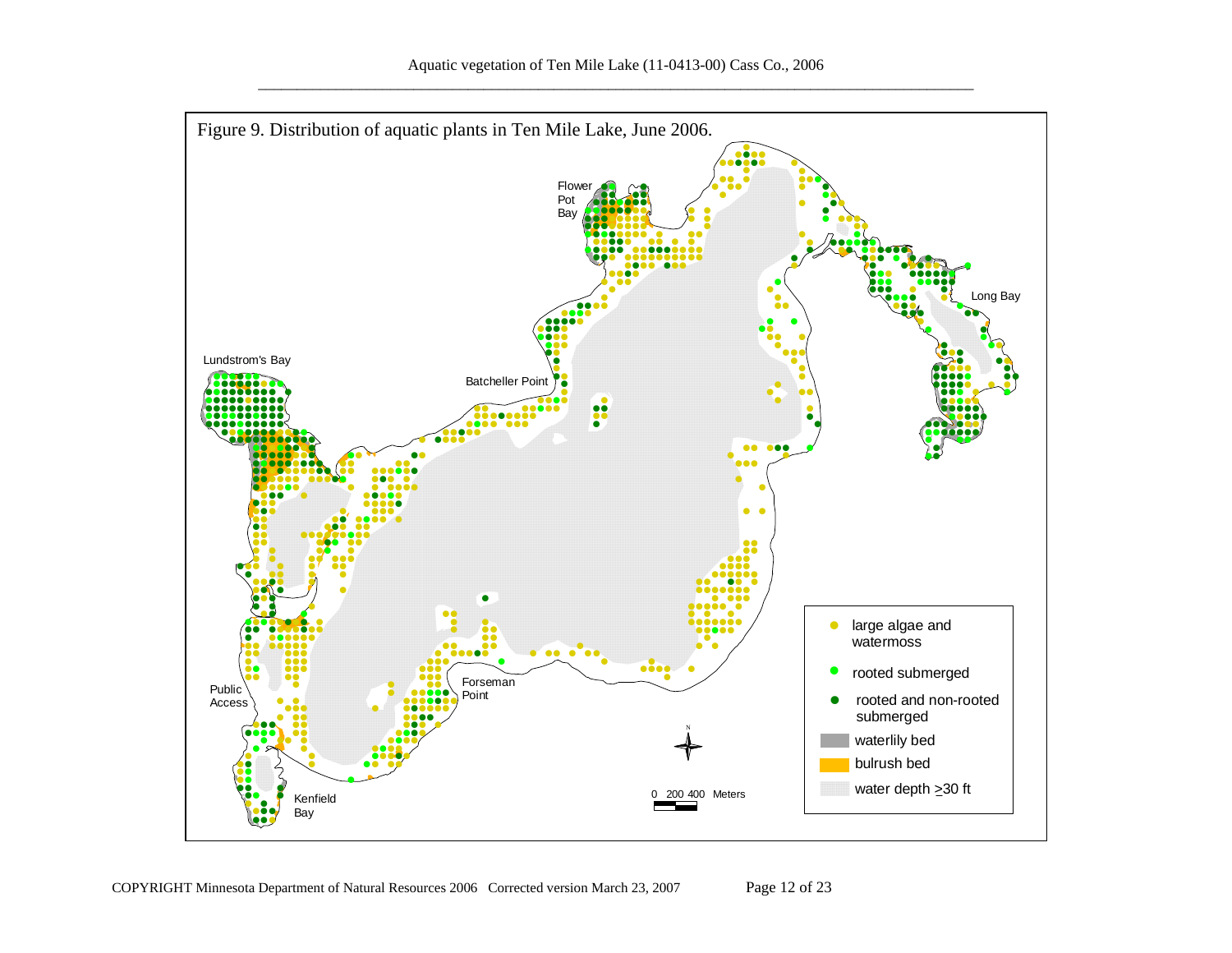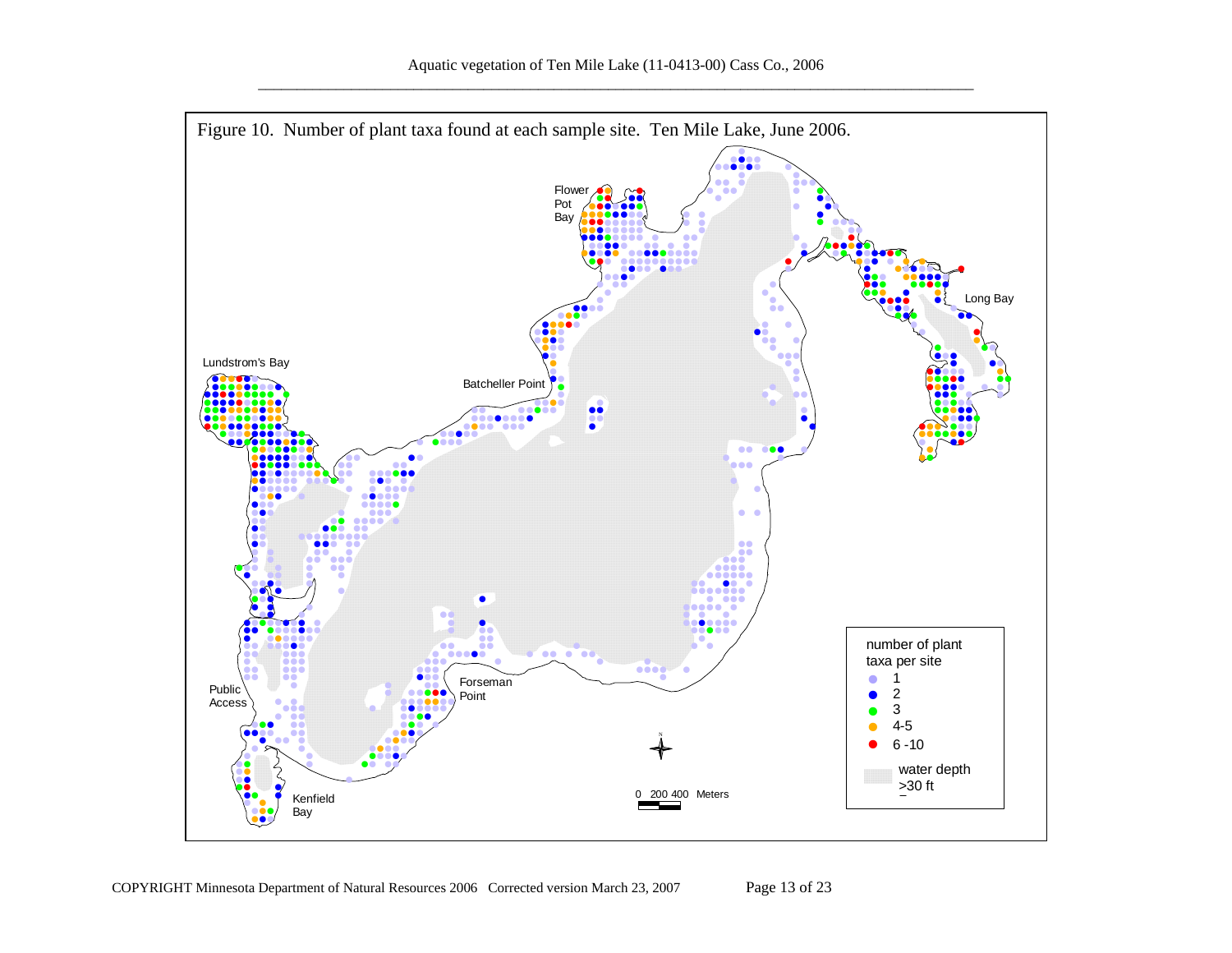### **Emergent and floating-leaf plants**

The most common emergent plant in Ten Mile Lake was bulrush (Fig. 11) and approximately 90 acres of bulrush were mapped (Fig. 9). The largest bulrush beds occurred at the south end of Lundstrom's Bay and in Flower Pot Bay. Submerged vegetation was often found within these bulrush beds. Bulrush was usually found in sand and silt sediments and occurred to a maximum depth of seven feet. Other emergent plants found included arrowhead (*Sagittaria* sp.), burreed (*Sparganium* sp.) spikerush (*Eleocharis* sp.) and wild rice (*Zizania palustris*). Wild rice was found in Lundstrom's Bay, Flower Pot Bay and Long Bay.

About 50 acres of water lily beds were mapped (Fig. 9) and floating-leaf pondweed (*Potamogeton natans*), white water lily (*Nymphaea odorata*) (Fig. 12) and yellow water lily (*Nuphar variegata*) (Fig. 13) were the most common species. Waterlily beds often contained scattered bulrush plants as well as submerged plants. Waterlily beds were often associated with muck sediments.

Bulrush and other emergent aquatic plants offer shelter for insects and young fish as well as food, cover and nesting material for waterfowl, marsh birds and muskrats. Water lily beds provide similar benefits and also provide shade for fish and frogs. The root systems of emergent and floating-leaf plants act to stabilize the lake bottom and beds of these plants help buffer the shoreline from wave action.

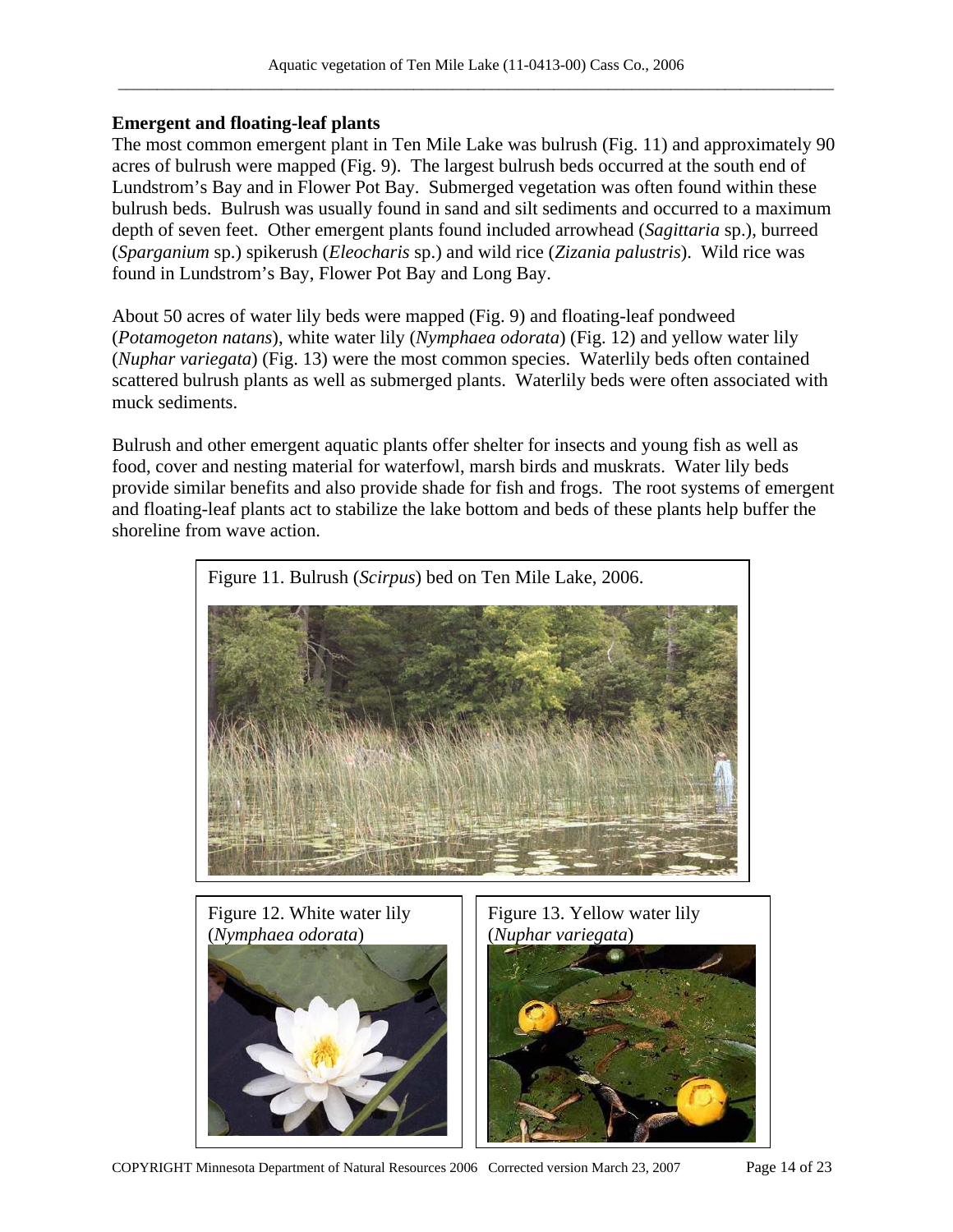#### **Submerged plants - algae**

Submerged plants occurred in 63 percent of Ten Mile sample sites and included a wide variety of forms including large algae, grass-leaved plants, broad-leaved plants, and plants with finely dissected leaves.

The most common submerged plant taxa were large algae: muskgrass (*Chara* sp.) (Fig. 14) and stonewort (*Nitella* sp.) (Fig. 15).

[Muskgrass](http://www.dnr.state.mn.us/aquatic_plants/algae/chara.html) (*Chara* sp.) (Fig. 14) is a macroscopic, or large, algae that is common in many hard water Minnesota lakes. It has a brittle texture and a characteristic "musky" odor. Because this species does not form true stems, it is a low-growing plant, often found entirely beneath the water surface where it may form low "carpets" on the lake bottom. Muskgrass is adapted to variety of substrates and is often the first species to colonize open areas of lake bottom where it can act as a sediment stabilizer.



Beds of muskgrass can provide important habitat for fish spawning and nesting.

In Ten Mile Lake, muskgrass was the most frequent submerged plant found and occurred in 45 percent of all survey sites (Table 3) and was found around the entire lake (Fig. 16). Within the bays, muskgrass was found in 67 percent of the survey sites, compared to 37 percent of the sites in the main basin. Muskgrass occurred to a maximum depth of 28 feet but was most common in

depths from shore to 15 feet where it occurred in 56 percent of the sites (Fig. 17). In depths greater than 20 feet, muskgrass was found in only five percent of the sample sites.

[Stonewort](http://www.dnr.state.mn.us/aquatic_plants/algae/stonewort.html) (*Nitella* sp.) (Fig. 15) is also a large algae but lacks the brittle texture and musky odor of muskgrass. It is often found in deeper water than muskgrass. In Ten Mile Lake it occurred in 11 percent of the sample sites and was found on the deep edge of muskgrass beds (Fig. 16). Stonewort was the only plant that was more abundant in the main basin (where it occurred in14 percent of the sample sites) than in the bays (where it occurred in only two percent of the sample sites (Table 2). Stonewort was found in depths of seven to 30 feet and was the only plant found beyond the 28 feet depth. Stonewort was most common in depths of 20 to 30 feet where it was present in 31 percent of the sample sites (Fig. 17).

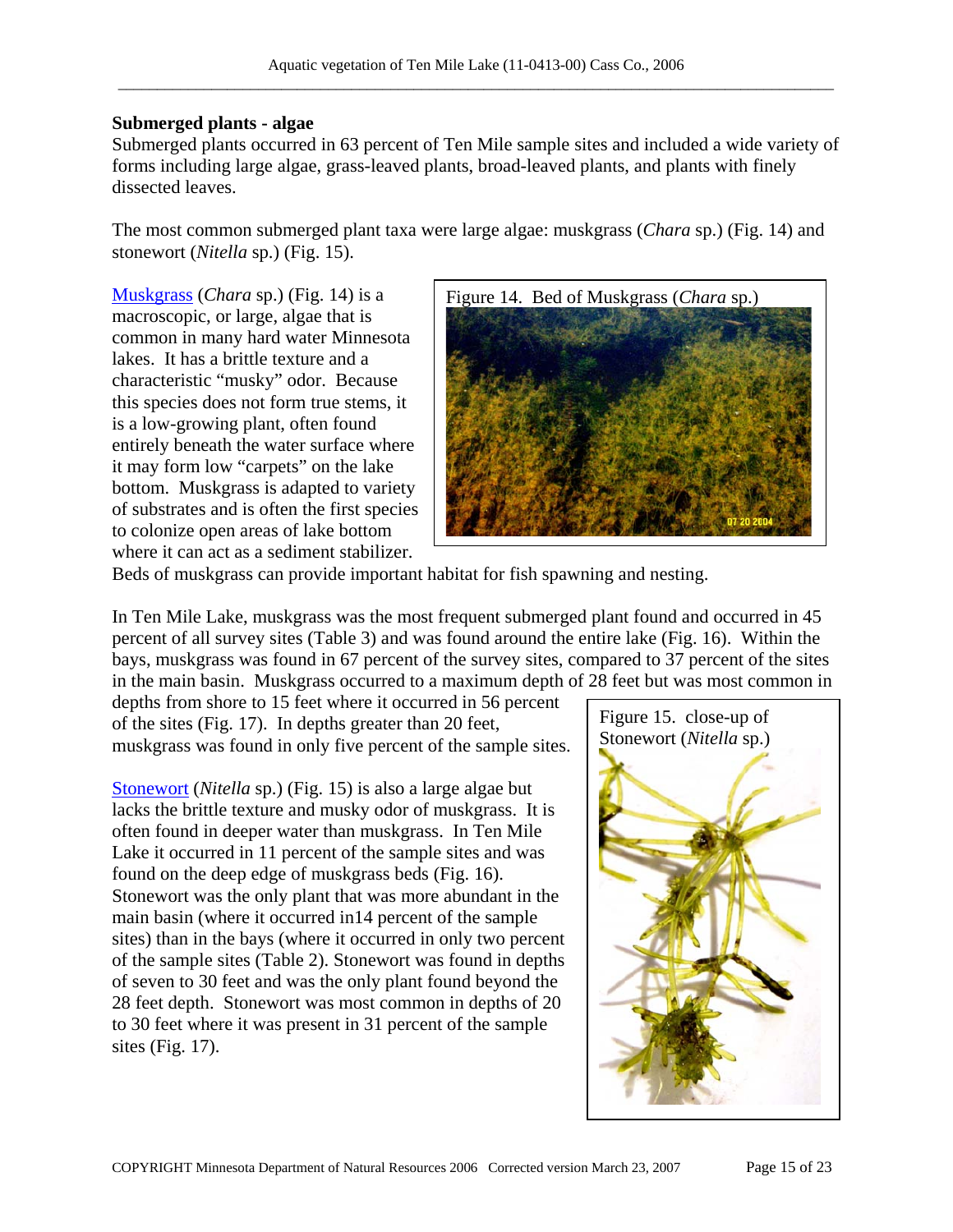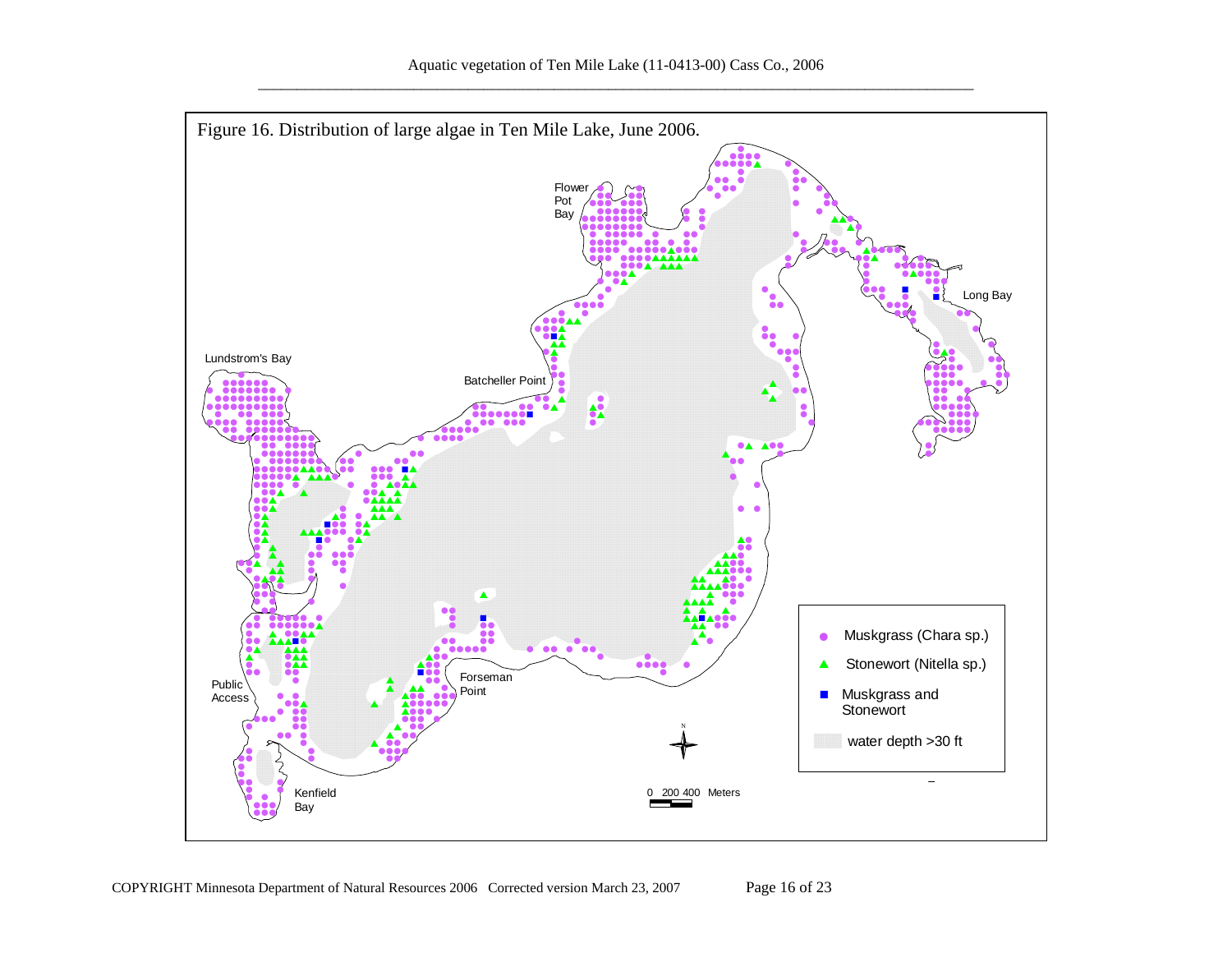

### **Submerged plants – flowering plants**

The most common flowering submerged plants were Canada waterweed (*Elodea canadensis*), northern watermilfoil (*Myriophyllum sibiricum*), several pondweed species (*Potamogeton spp.)* and bushy pondweed (*Najas flexilis*) (Table 3).

[Canada waterweed](http://www.dnr.state.mn.us/aquatic_plants/submerged_plants/canada_waterweed.html) (*Elodea canadensis*) (Fig. 18) is a rooted, perennial submerged species that is widespread throughout Minnesota and is adapted to a variety of conditions. It is tolerant of low light and prefers soft substrates. This species can over winter as an evergreen plant and spreads primarily by fragments. The branching stems of this plant can form thick underwater plant beds that are valuable habitat for a variety of fish and invertebrates.

In Ten Mile Lake, it occurred from shore to a depth of 22 feet (Fig. 17). It was found in seven



percent of all sample sites and was most common within the bays where it occurred in 15 percent of the sites (Table 3, Fig 19). Canada waterweed was one of the few flowering plants found at offshore sites in the main basin of Ten Mile Lake.

[Northern watermilfoil](http://www.dnr.state.mn.us/aquatic_plants/submerged_plants/northern_watermilfoil.html) (*Myriophyllum sibiricum)* (Fig. 20) is a rooted, perennial submerged plant with finely dissected leaves. It may reach the water surface, particularly in depths less than ten feet and its flower stalk extends above the water surface. It spreads primarily by stem fragments and over winters by hardy rootstalks and winter buds. Northern watermilfoil is not tolerant of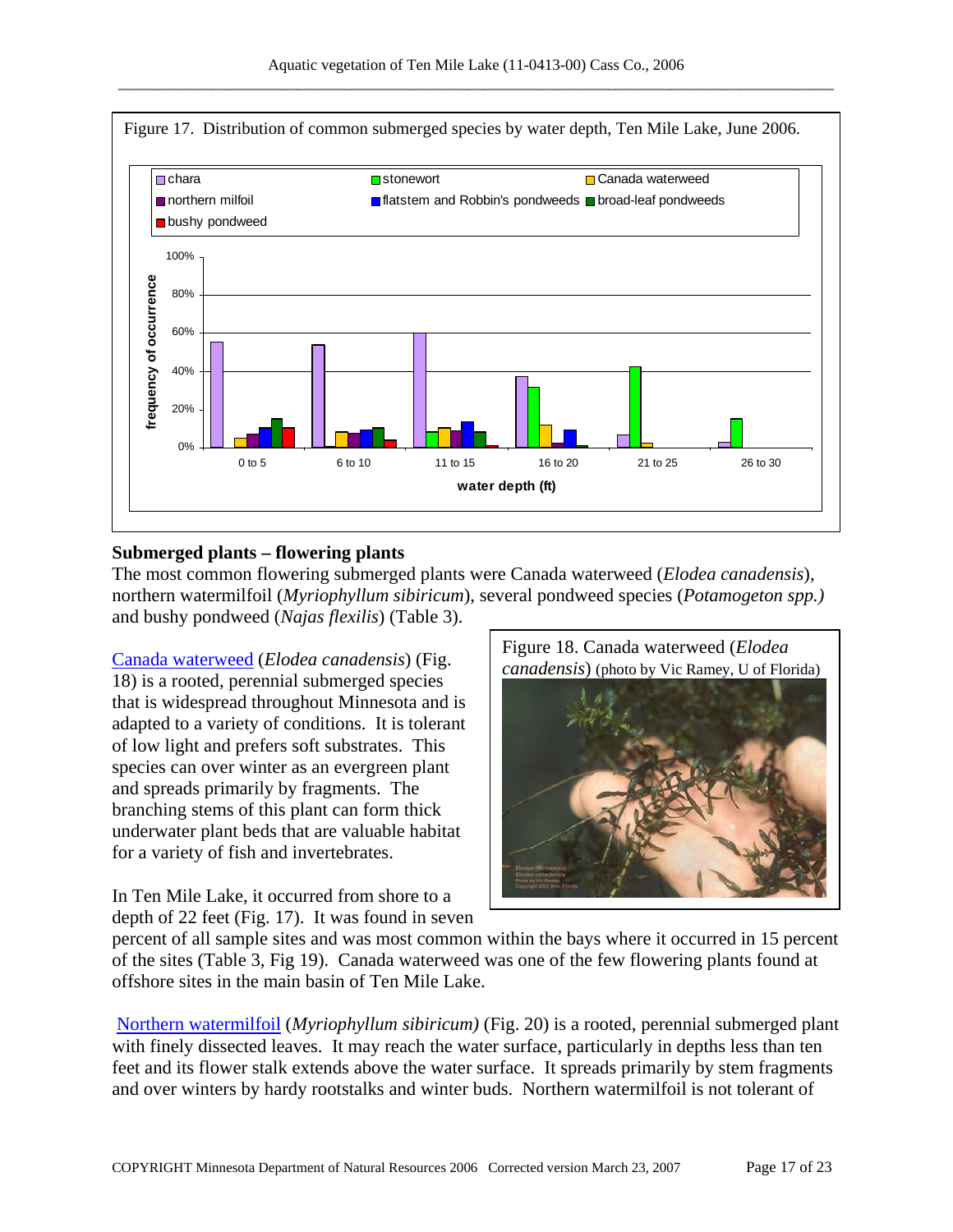

turbidity and grows best in clear water lakes. This native plant provides fish shelter and insect habitat and the extensive root systems help stabilize nearshore sediments.

Northern watermilfoil was found in six percent of all the Ten Mile Lake sample sites, 12 percent of the bay sites and in three percent of the main basin sites (Table 3, Fig. 19). It occurred to a depth of 20 feet but was more common in depths of 15 feet and less (Fig. 17).

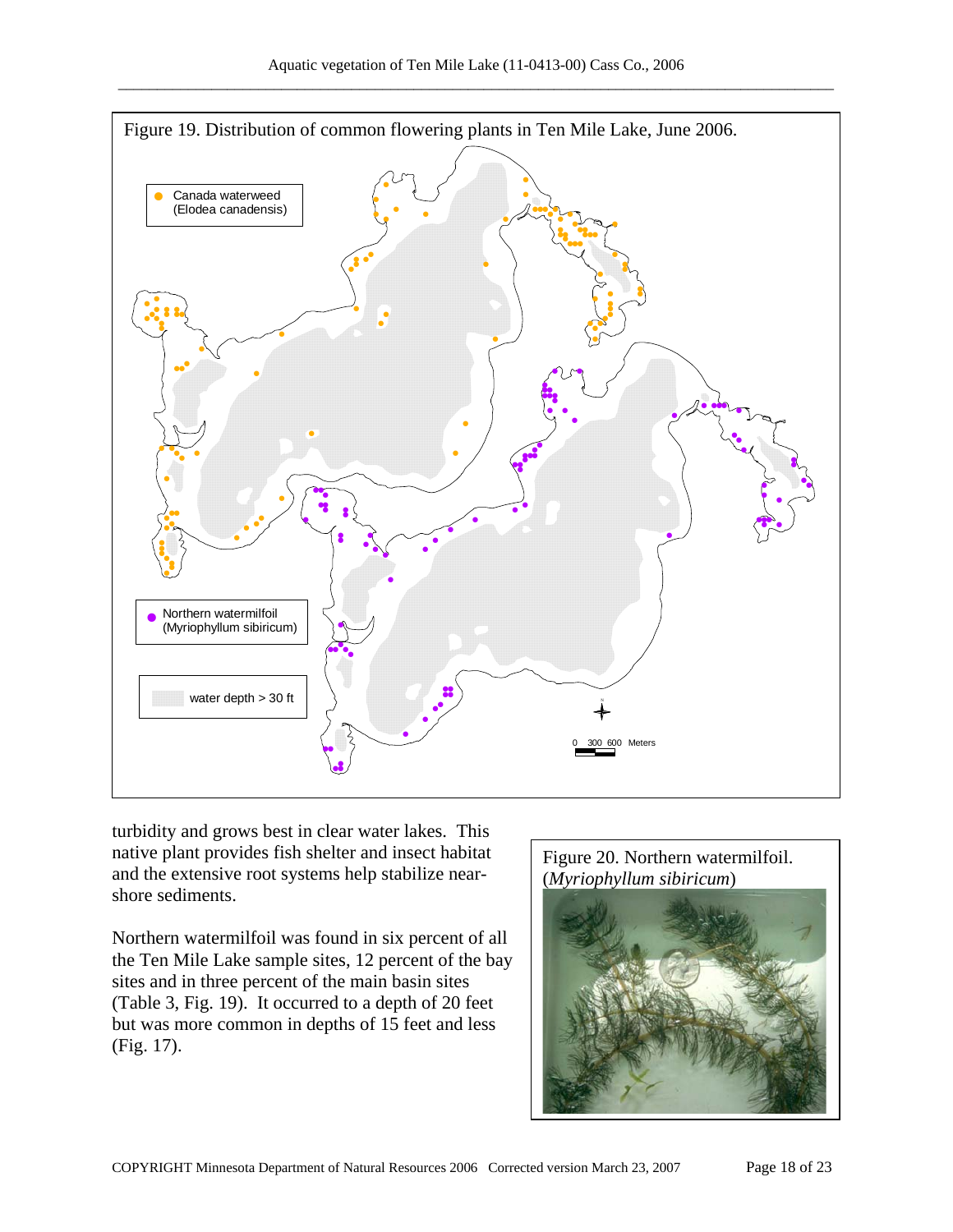Nine different native submerged "pondweed" (*Potamogeton spp.*) taxa occur in Ten Mile Lake and most are named for their unique leave structure. The fruits of pondweeds are a favorite duck food and the leaves provide food and shelter for fish.

(*Potamogeton zosteriformis*) [Narrow-leaved pondweeds](http://www.dnr.state.mn.us/aquatic_plants/submerged_plants/narrowleaf_pondweeds.html) found in Ten Mile Lake include Flat-stem pondweed (*Potamogeton zosteriformis*) (Fig. 21) and Robbin's pondweed (*Potamogeton robbinsii*). These plants have flattened, grass-like leaves. Depending on water clarity and depth, these plants may reach the water surface and may produce flowers that extend above the water. These pondweeds are anchored to the lake bottom by rhizomes and overwinter by winter buds.

In Ten Mile Lake, flat-stem pondweed was found in six percent of the sites surveyed and Robbin's pondweed occurred in four percent. Both species were most common within the bays were they was found in 15 percent and 10 percent of the sample sites, respectively (Table 3). They were found to a depth of 20 feet (Fig. 17) and often co-occurred with Canada waterweed, northern watermilfoil and other pondweeds (Fig. 19, 24).

[Broadleaf pondweeds](http://www.dnr.state.mn.us/aquatic_plants/submerged_plants/broadleaf_pondweeds.html) in Ten Mile Lake include large-leaf pondweed (*Potamogeton amplifolius*), variable pondweed (*P. gramineus*), Illinois pondweed (*P*. *illinoensis)*, white-stem pondweed (*P. praelongus*), and clasping-leaf pondweed (*P. richardsonii*). These rooted, perennial plants with wide leaves are often called "cabbage" plants by anglers. These plants are primarily submerged but many will form floating leaves in shallower water (Fig. 22).

White-stem pondweed was the most abundant (*Najas flexilis*) broadleaf pondweed in Ten Mile Lake and was found in four percent of all sample sites (Table 3). Broad-leaf pondweeds were more common in depths of 15 feet and less (Fig. 17) and were generally found within sheltered bays (Fig. 24).

[Bushy pondweed](http://www.dnr.state.mn.us/aquatic_plants/submerged_plants/bushy_pondweeds.html) (*Najas flexilis*) (Fig. 23) is unique because it is one of the few annual submerged





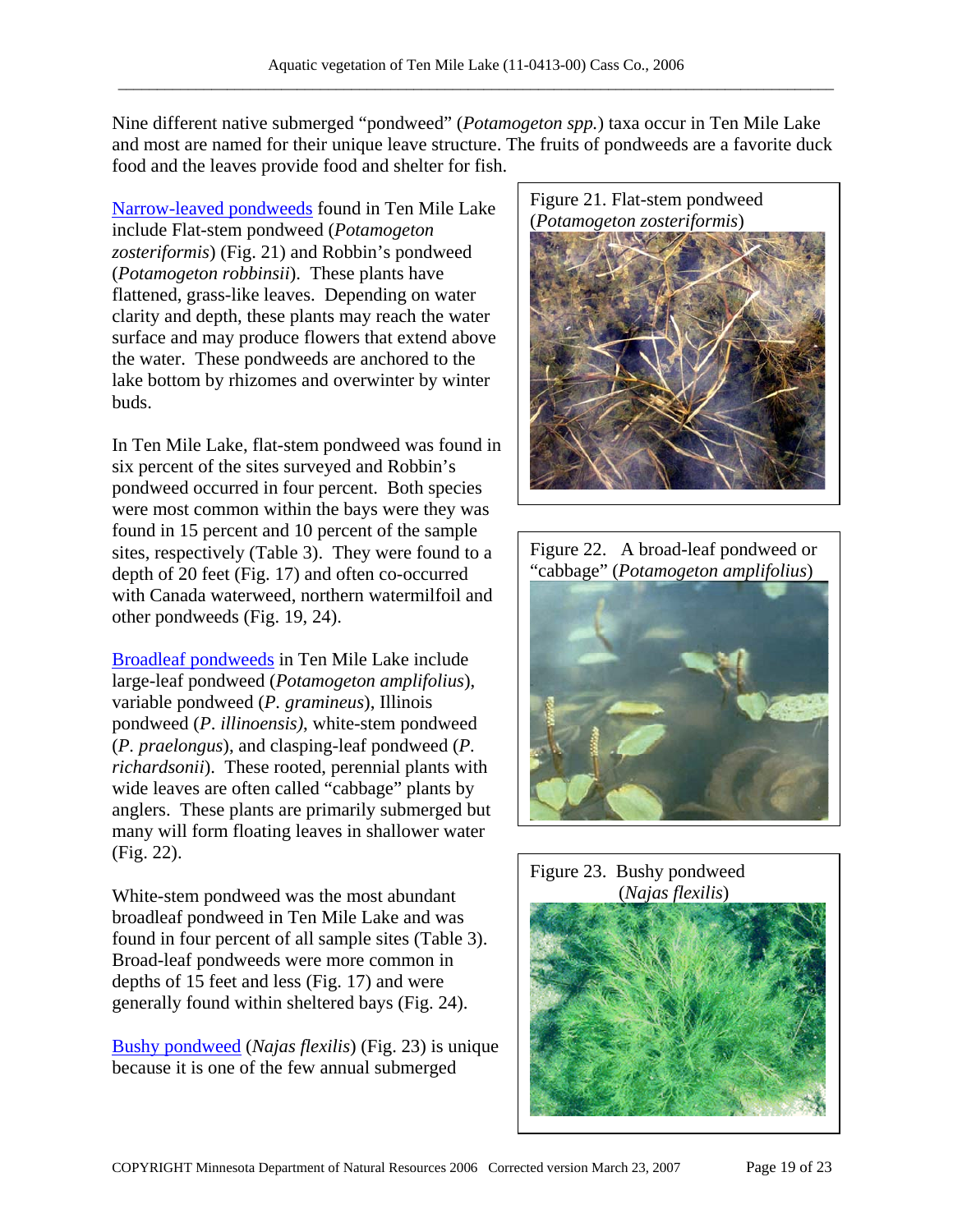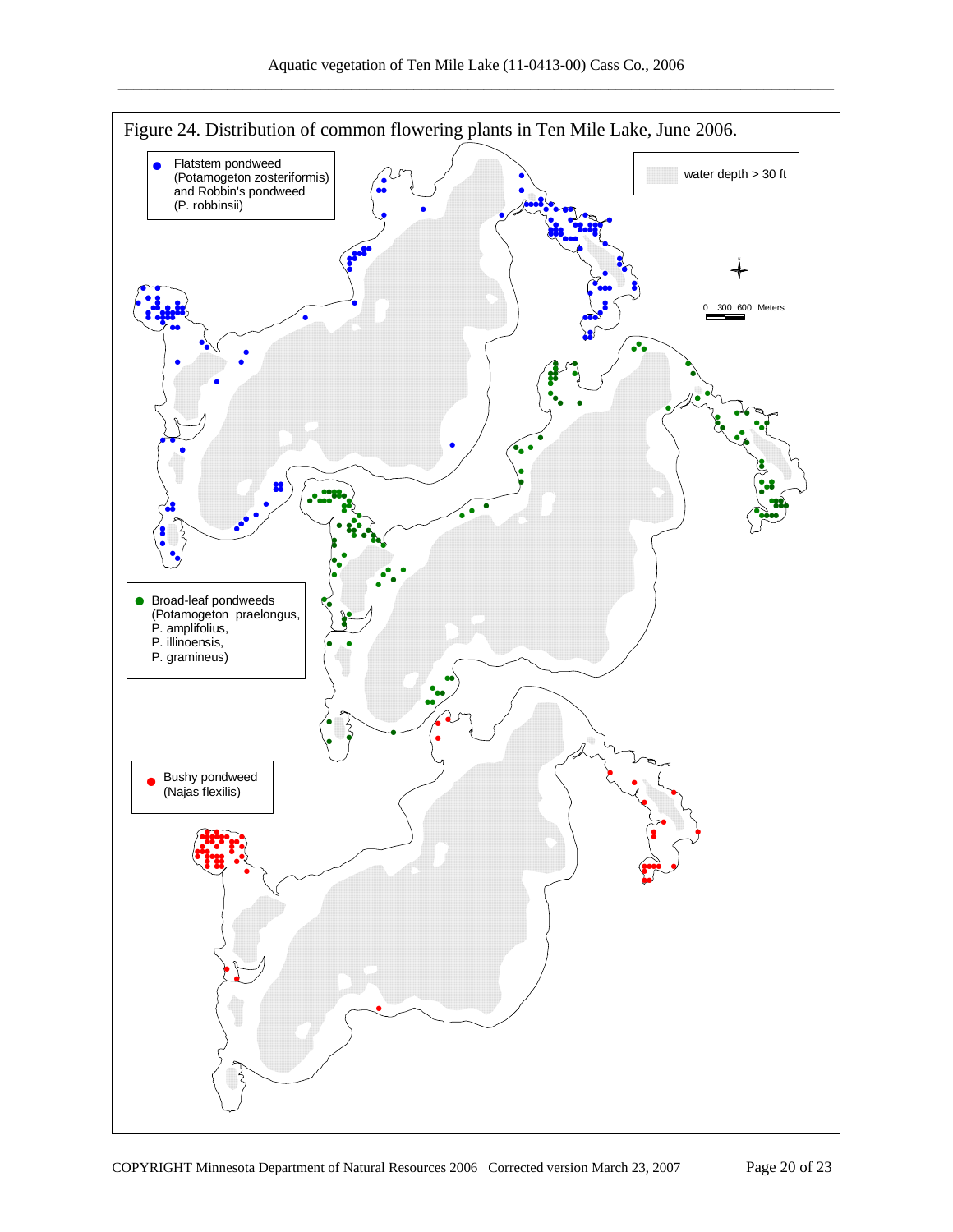species in Minnesota and must re-establishes every year from seed. The seeds and foliage of this plant are an important duck food and beds of this plant provide good fish cover. In Ten Mile Lake, bushy pondweed was found to a depth of 12 feet (Fig. 17) and was mostly restricted to the bays where it occurred in 14 percent of the sites; in the main lake, it was found in less then one percent of the sites (Table 3, Fig. 24). The seedlings of this plant are unlikely to colonize heavily wave swept sites of the main bay.

### **Unique Plants**

In addition to the commonly occurring plants in Ten Mile Lake, there were several unique plants located during the survey.

submerged plant that is associated with low alkalinity, clear lakes of northern Minnesota. It is specially adapted to live in very low carbon environments (Bolton and Adams 1986). This is not a flowering plant but reproduces and spreads by megaspores that are produced late in the summer. Quillwort was found in only a few sites during the Ten Mile survey but it may have been missed at some survey sites because it can be difficult to collect this small plant on a rake.



Other unique plants found in Ten Mile Lake include floating-leaf burreed (*Sparganium fluctuans*), water bulrush (*Scirpus subterminalis*), and species of bladderwort (*Utricularia intermedia and Utricularia sp.*). These species are not widespread in Minnesota but are usually associated with low alkalinity lakes of northern Minnesota. Although they were found infrequently during the survey, their presence is indicative of the high clarity of Ten Mile Lake.

### **Discussion**

The types and amounts of aquatic vegetation that occur within a lake are influenced by a variety of factors including water clarity, water chemistry, depth, substrate and wave activity. Much of Ten Mile lake is too deep or wind-swept for aquatic plant growth. The sheltered shallow areas do support an abundant and diverse native aquatic plant community that in turn, provides critical fish and wildlife habitat and other lake benefits. (Click here for more information on: [value of](http://www.dnr.state.mn.us/shorelandmgmt/apg/value.html)  [aquatic plants](http://www.dnr.state.mn.us/shorelandmgmt/apg/value.html) ).

The high number of plant species found in Ten Mile Lake is a reflection of the excellent water clarity. Many of the plants found require clear water and are not found in lakes with higher turbidity. Another reason for the high diversity of plant types is that Ten Mile Lake has a variety of sediment types and a mix of protected bays and open water sites. Plant species with different habitat requirements can exist within this system.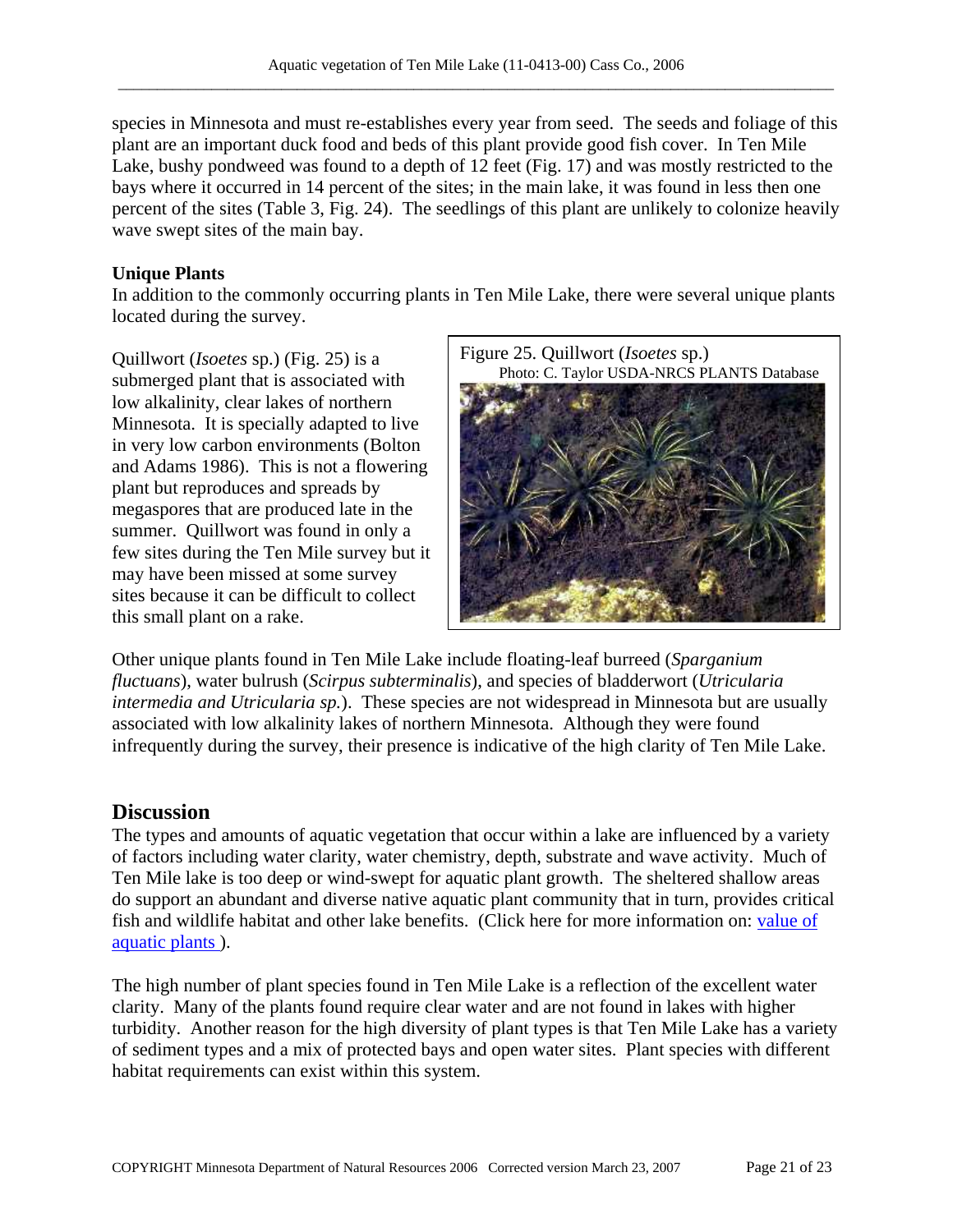A review of past vegetation surveys indicates that, over the past 50 years, the general aquatic plant community has not likely changed greatly in Ten Mile Lake. In all survey years, a relatively high number of native plants have been recorded and rooted plants remain well distributed throughout the bays. Data collected in 2006 can be used to monitor finer-scale changes that may occur, such as an increase in a particular species or a change in the depths at which individual species occur. Monitoring change in the aquatic plant community can be helpful in determining whether changes in the lake water quality are occurring and for estimating the quality of vegetation habitat available for fish and wildlife communities.

In general, factors that may lead to change in the aquatic plant communities include:

- Change in water clarity If water clarity in Ten Mile Lake decreases, submerged vegetation may be restricted to shallower water.
- Change in water level

Many aquatic plants are adaptable to water level fluctuations and in low water years, aquatic plants may expand in distribution. The extent and duration of these distribution changes can be difficult to predict.

- Snow and ice cover Many submerged plants have the ability to grow under the ice, especially if there is little snow cover and sunlight reaches the lake bottom. In years following low snow cover, and/or a reduced ice-over period, some submerged plants may increase in abundance.
- Water temperatures / length of growing season In years with cool spring temperatures, submerged plants may be less abundant than in years with early springs and prolonged warm summer days.
- Invasive species

Non-native species have **not** been documented in Ten Mile Lake but if they invade the lake, they may directly or indirectly impact the native plant community. Non-native plant species, such as Eurasian watermilfoil (*Myriophyllum spicatum*) or curly-leaf pondweed (*Potamogeton crispus*) may form dense surface mats that may shade out native plants. The impact of these invasive species varies among lakes but the presence of a healthy native plant community may help mitigate the harmful effects of these exotics.

- Natural fluctuation in plant species Many submerged plants are perennial and regrow in similar locations each year. However, a few species such as bushy pondweed (*Najas flexilis*) and wild rice (*Zizania palustris*) are annuals and are dependant on the previous years seed set for regeneration.
- Aquatic plant management activities

Humans can impact aquatic plant communities directly by destroying vegetation with herbicide or by mechanical means. For information on the laws pertaining to aquatic plant management, click here: [MnDNR APM Program](http://www.dnr.state.mn.us/ecological_services/apm/index.html) or contact your local DNR office. Motorboat activity in vegetated areas can be particularly harmful for species such as bulrush and wild rice. Shoreline and watershed development can also indirectly influence aquatic plant growth if it results in changes to the overall water quality and clarity. Herbicide and mechanical control of aquatic plants can directly impact the aquatic plant community. Limiting these types of activities can help protect native aquatic plant species.